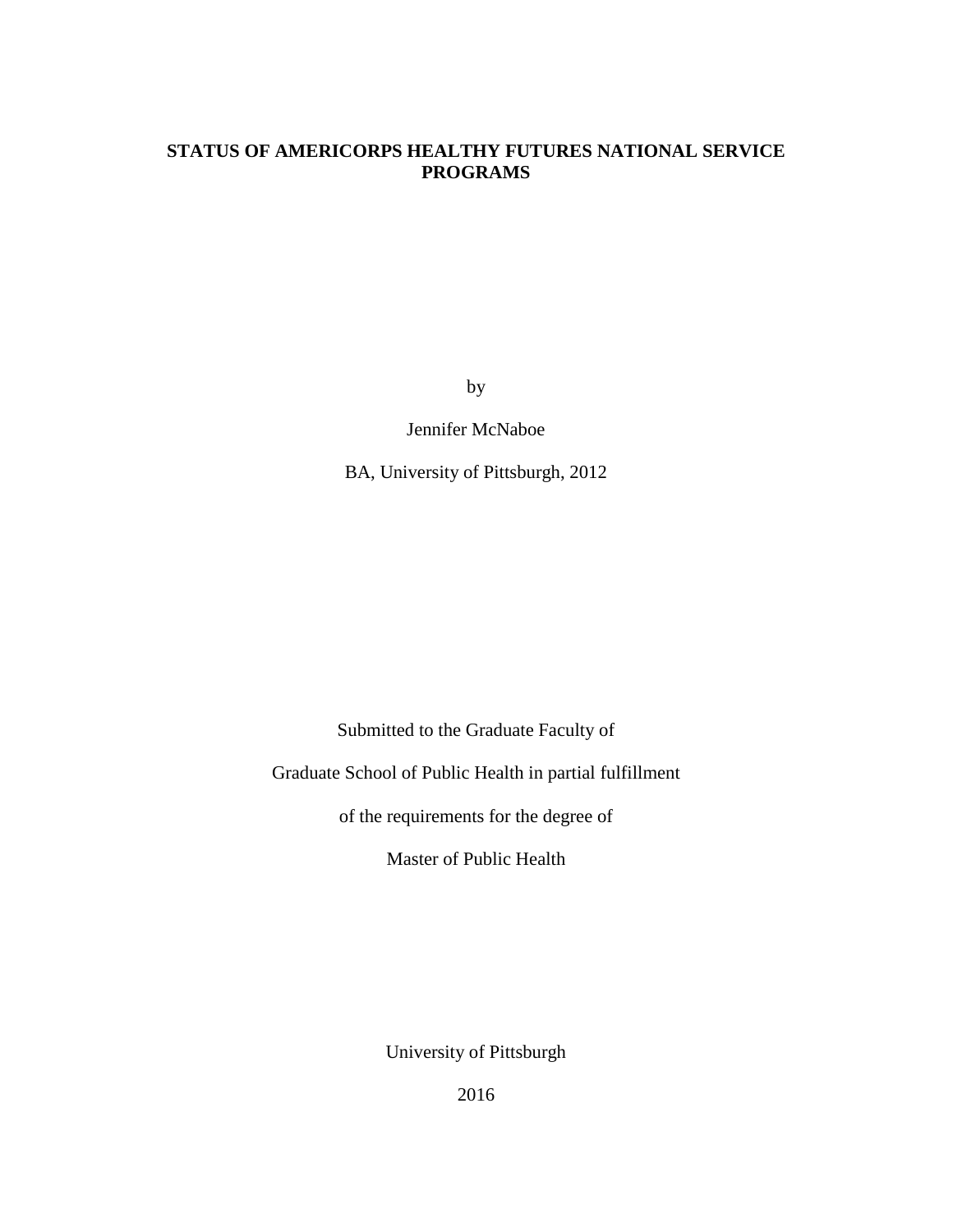# UNIVERSITY OF PITTSBURGH

Graduate School of Public Health

This essay is submitted

by

#### **Jennifer McNaboe**

on

December 9, 2016

and approved by

Essay Advisor: Tiffany Gary-Webb, PhD, MHS Department of Behavioral Community Health Sciences Department of Epidemiology Graduate School of Public Health University of Pittsburgh

Essay Reader: Gerald Barron, MPH Department of Health Policy and Management Department of Behavioral Community Health Sciences Graduate School of Public Health University of Pittsburgh

Essay Reader: Annie Nagy, MA, MPH AmeriCorps Program Director Allegheny County Health Department Pittsburgh, Pennsylvania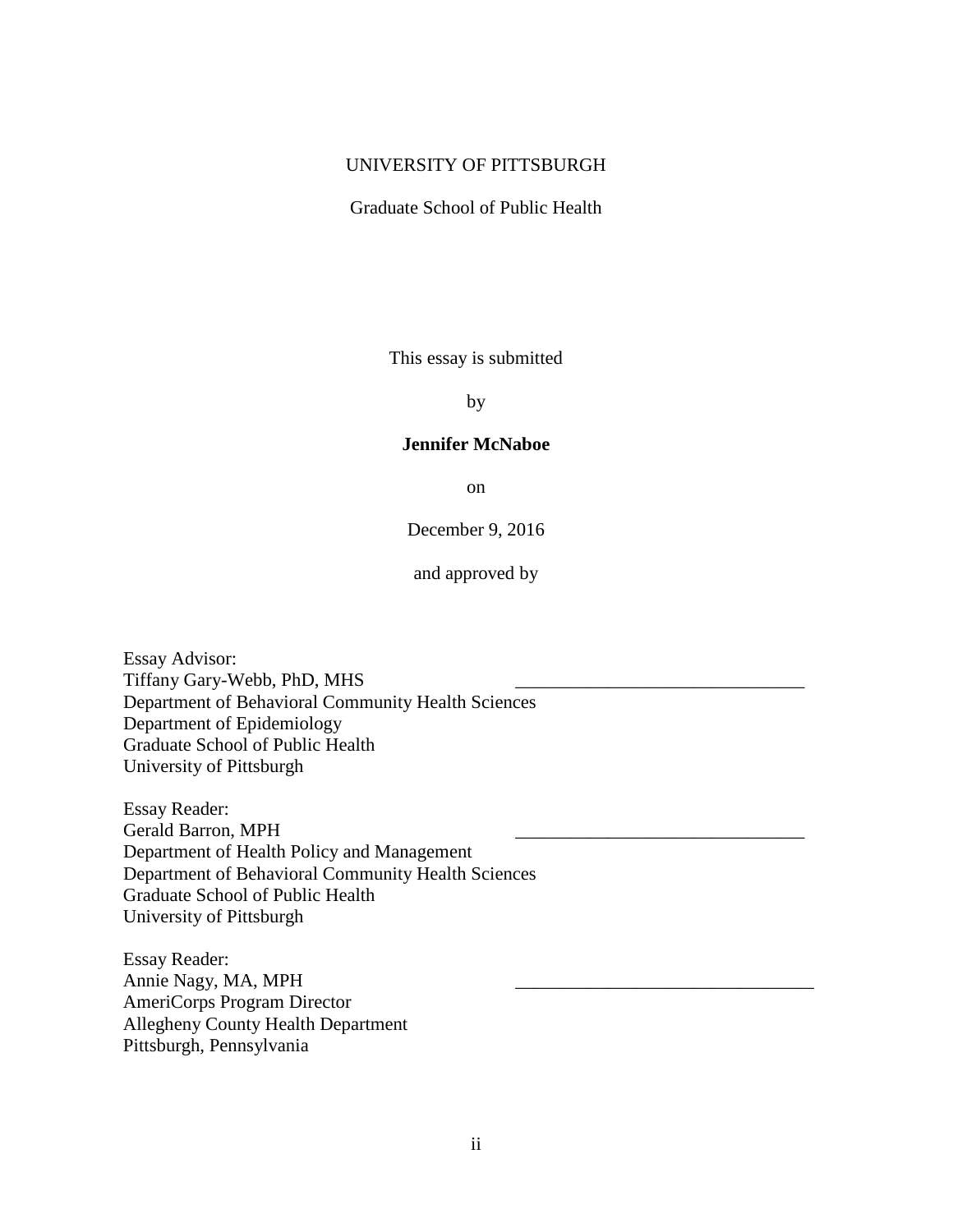Copyright © by Jennifer McNaboe

2016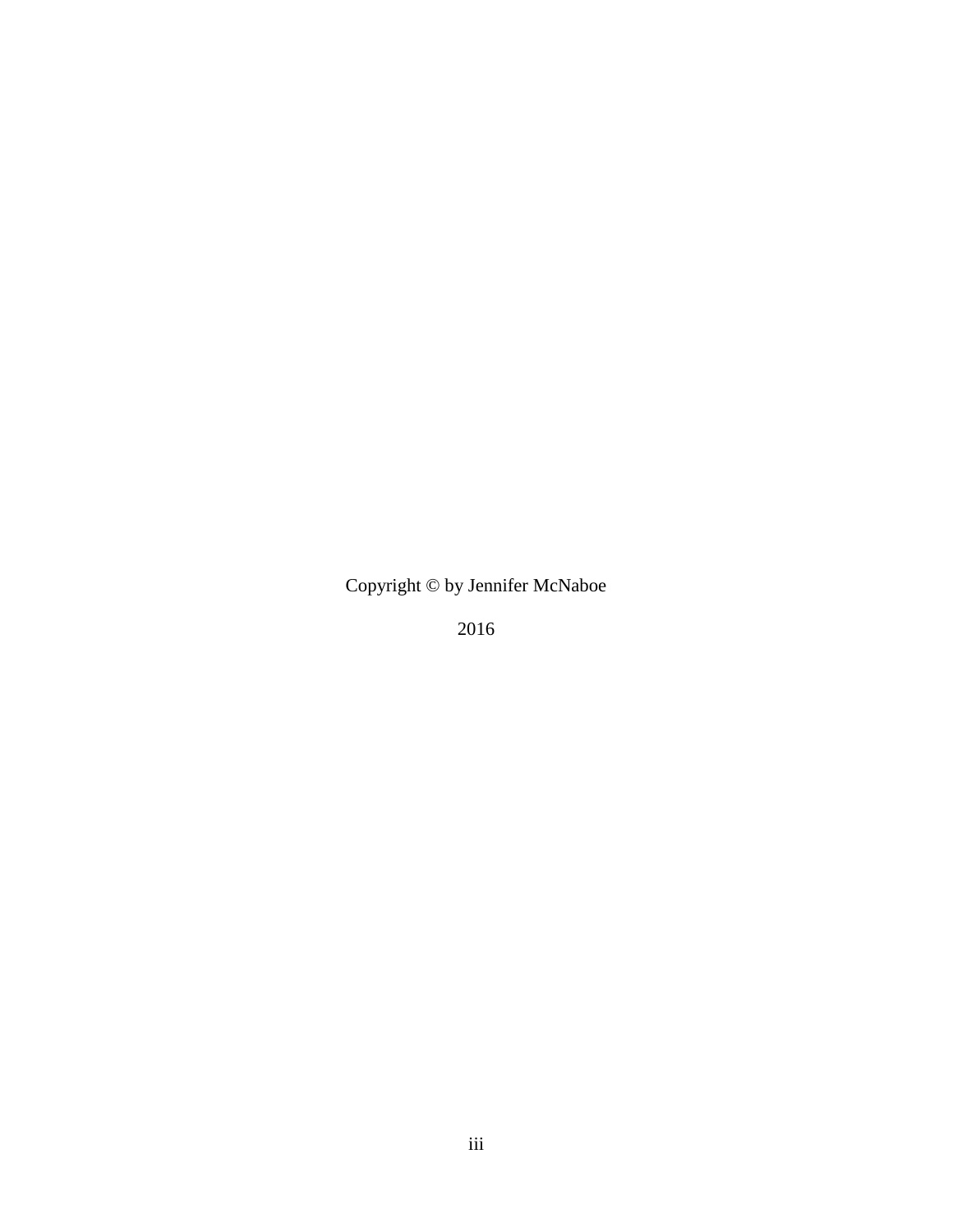# **STATUS OF AMERICORPS HEALTHY FUTURES NATIONAL SERVICE PROGRAMS**

Jennifer McNaboe, MPH

University of Pittsburgh, 2016

#### **ABSTRACT**

AmeriCorps engages adults in service learning positions within government and non-profit agencies that focus on improving communities. The healthy futures focus area of AmeriCorps' funding agency, the Corporation for National and Community Service (CNCS), is intended to support programs that provide services to individuals in underserved areas to enhance their health by focusing on assistance, prevention and intervention. Among current AmeriCorps State and National service programs funded by CNCS, only 8% of funding goes toward health. The National Health Corps, an example of a healthy futures programs, is aimed at increasing access to healthcare for vulnerable and underserved populations by placing members in host site organizations that address the most critical public health needs of the community. Through examining the benefits and limitations of the National Health Corps, for both the community and the members who complete their service, it is recommended that CNCS expands funding to include more healthy futures programs that can address pertinent public health needs.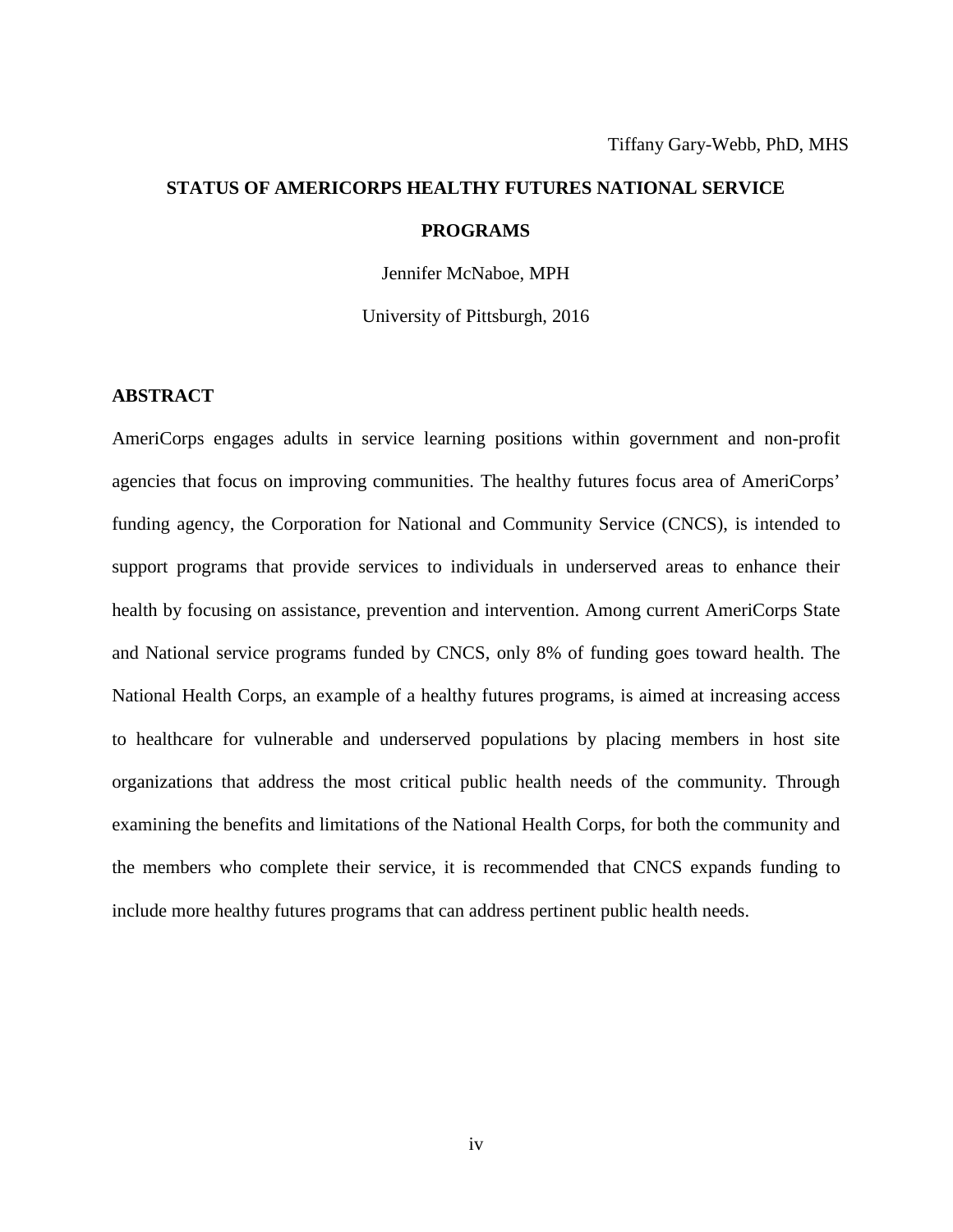# **TABLE OF CONTENTS**

| 1.0 |     |       |  |
|-----|-----|-------|--|
|     | 1.1 |       |  |
|     | 1.2 |       |  |
|     | 1.3 |       |  |
|     |     | 1.3.1 |  |
|     |     | 1.3.2 |  |
| 2.0 |     |       |  |
|     | 2.1 |       |  |
|     | 2.2 |       |  |
|     |     | 2.2.1 |  |
|     |     | 2.2.2 |  |
|     |     | 2.2.3 |  |
|     |     | 2.2.4 |  |
|     |     | 2.2.5 |  |
|     |     | 2.2.6 |  |
|     | 2.3 |       |  |
|     |     | 2.3.1 |  |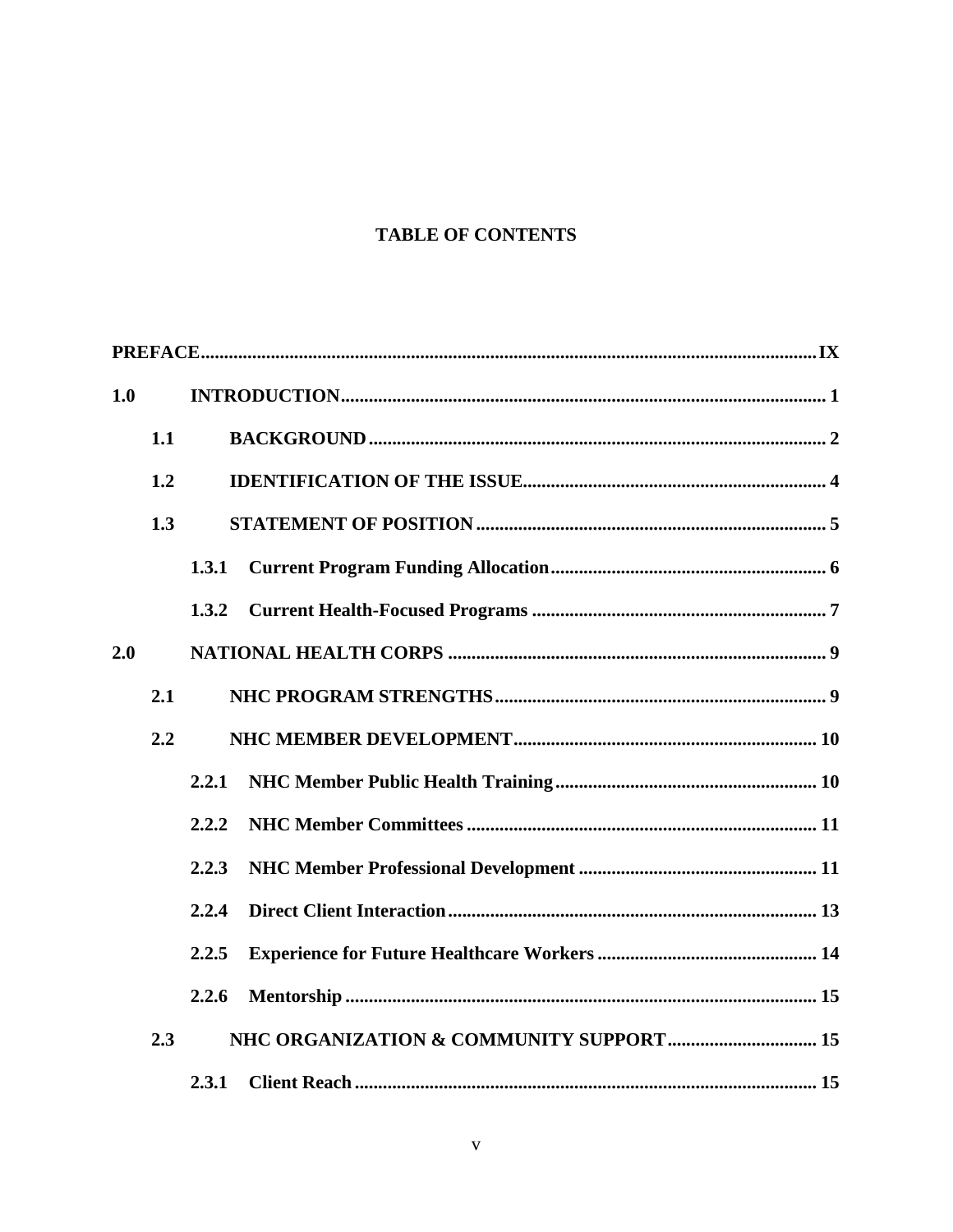|     |     | 2.3.3 |  |
|-----|-----|-------|--|
| 3.0 |     |       |  |
|     | 3.1 |       |  |
|     |     | 3.1.1 |  |
|     |     |       |  |
|     | 3.2 |       |  |
|     |     |       |  |
| 4.0 |     |       |  |
|     |     |       |  |
|     |     | 4.1.2 |  |
|     |     |       |  |
|     |     |       |  |
|     |     |       |  |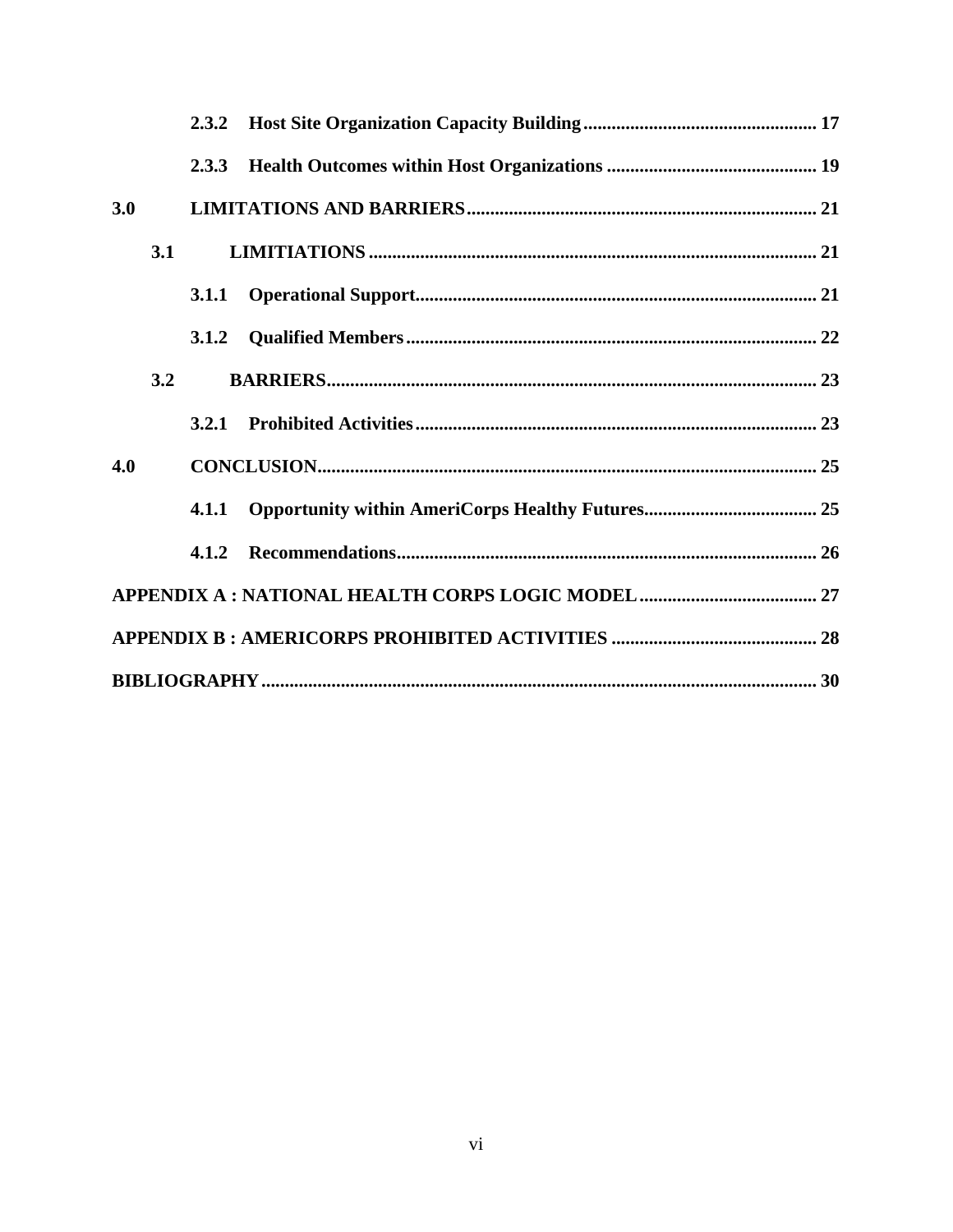# **LIST OF TABLES**

| Table 2. NHC AmeriCorps Member Professional Development 2014-2015  12                 |
|---------------------------------------------------------------------------------------|
|                                                                                       |
|                                                                                       |
|                                                                                       |
| Table 6. NHC Site Representative Perceptions of NHC AmeriCorps Member Service with    |
|                                                                                       |
| Table 7. NHC AmeriCorps Member Impact on Work with Partner Organizations 2014-2015 19 |
|                                                                                       |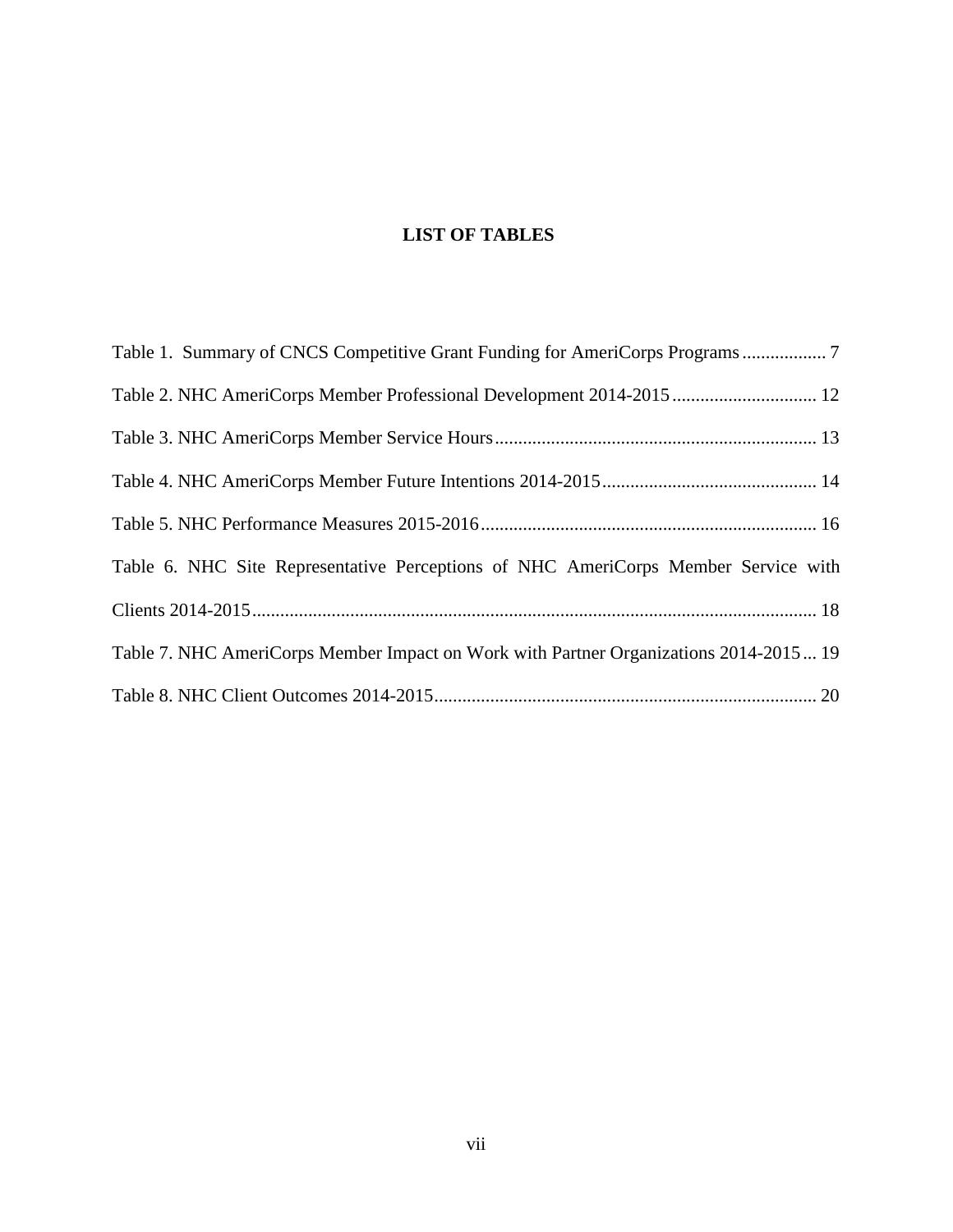# **LIST OF FIGURES**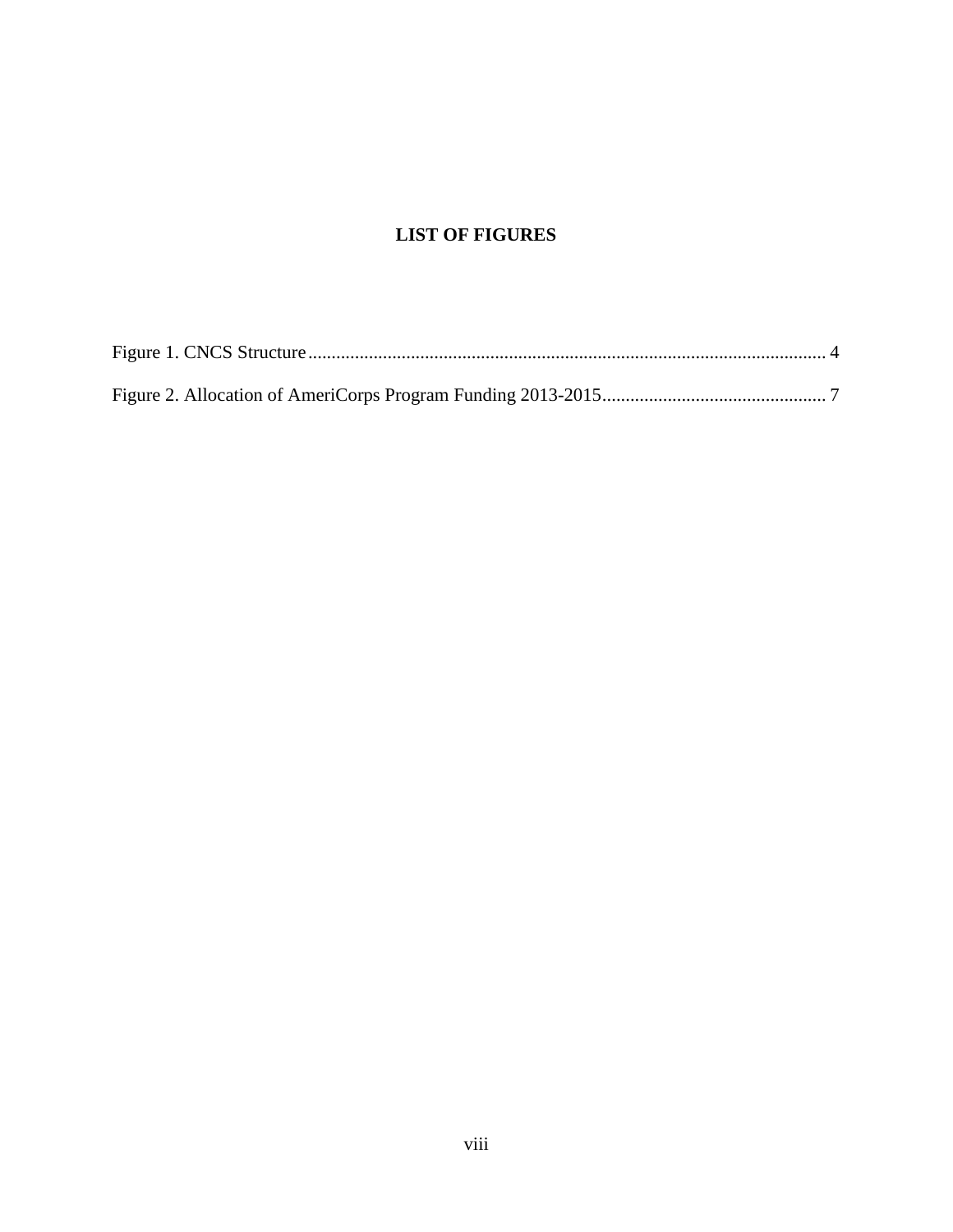# <span id="page-8-0"></span>**PREFACE**

This essay originated from my background as an AmeriCorps member and seeing firsthand the benefits a service program can provide in the realm of public health.

Acknowledgement must be given to Annie Nagy, National Health Corps Pittsburgh Director, for her unwavering support and mentorship over the past 2 years. I would also like to thank National Health Corps staff for their cooperation and my essay advisor, Dr. Gary-Webb for her guidance.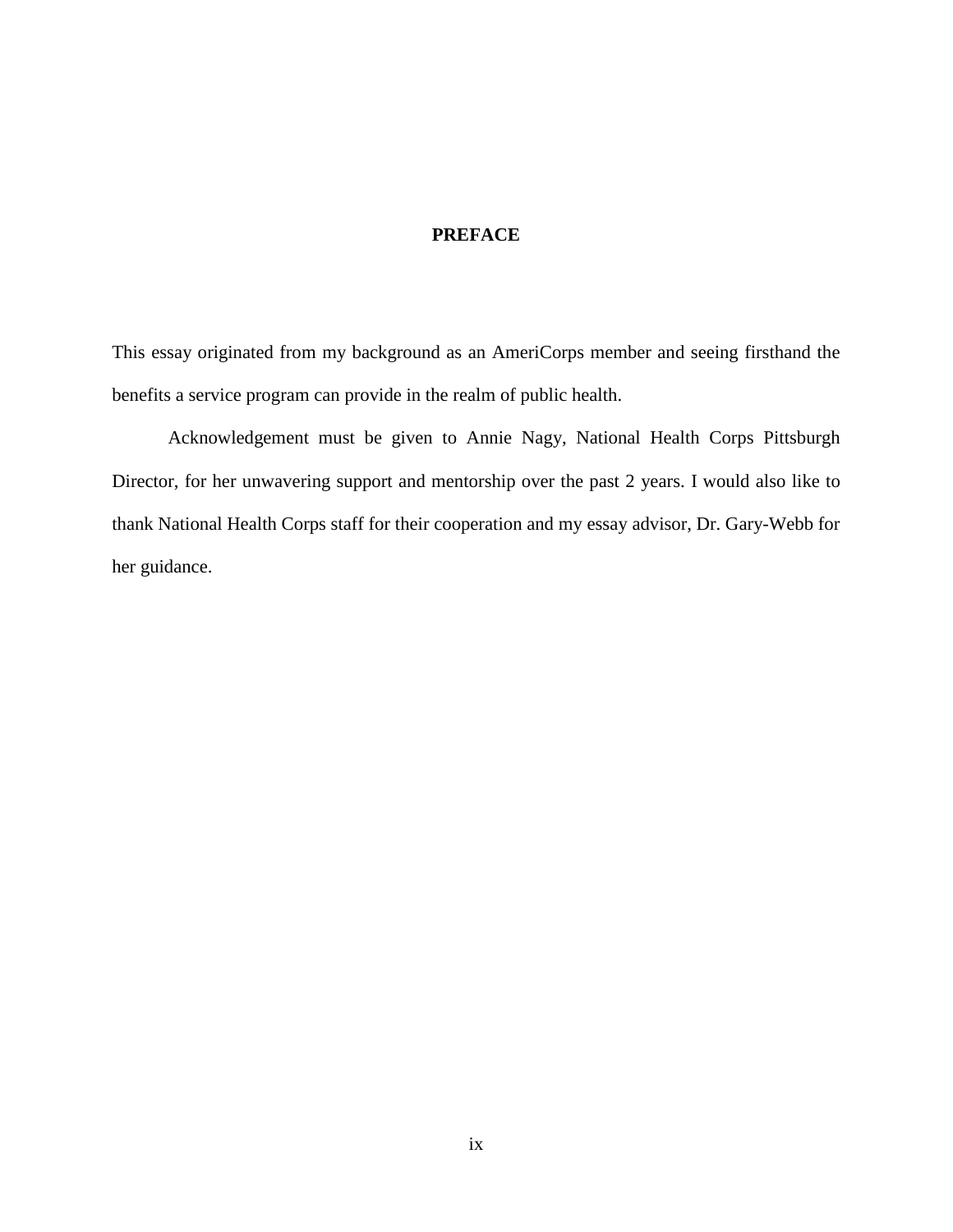#### **1.0 INTRODUCTION**

<span id="page-9-0"></span>National service programs are designed to encourage civic engagement and service among citizens while addressing critical needs of local communities in the United States of America. Over the past 22 years, over one million citizens have successfully served as AmeriCorps members, a national service program supported by the federal government. As a federal government program, it is imperative that all critical human service needs are being addressed and adequately funded, including health.

The Corporation for National and Community Service, which funds AmeriCorps, has six priority focus areas including healthy futures. The National Health Corps (NHC), an AmeriCorps program, aimed at increasing access to healthcare for vulnerable populations, directly addresses this critical human need. Health-focused programs, like AmeriCorps and NHC, promote service positions that employ public health practice skills in communities that need it most. As a result, important public health issues are addressed including maternal and child health, infectious disease, childhood nutrition, chronic disease management and access to health services.

This essay will focus on the need to increase funding for health-related service programs as evidenced by the benefits the National Health Corps AmeriCorps program has on the communities it serves and the members that complete their service.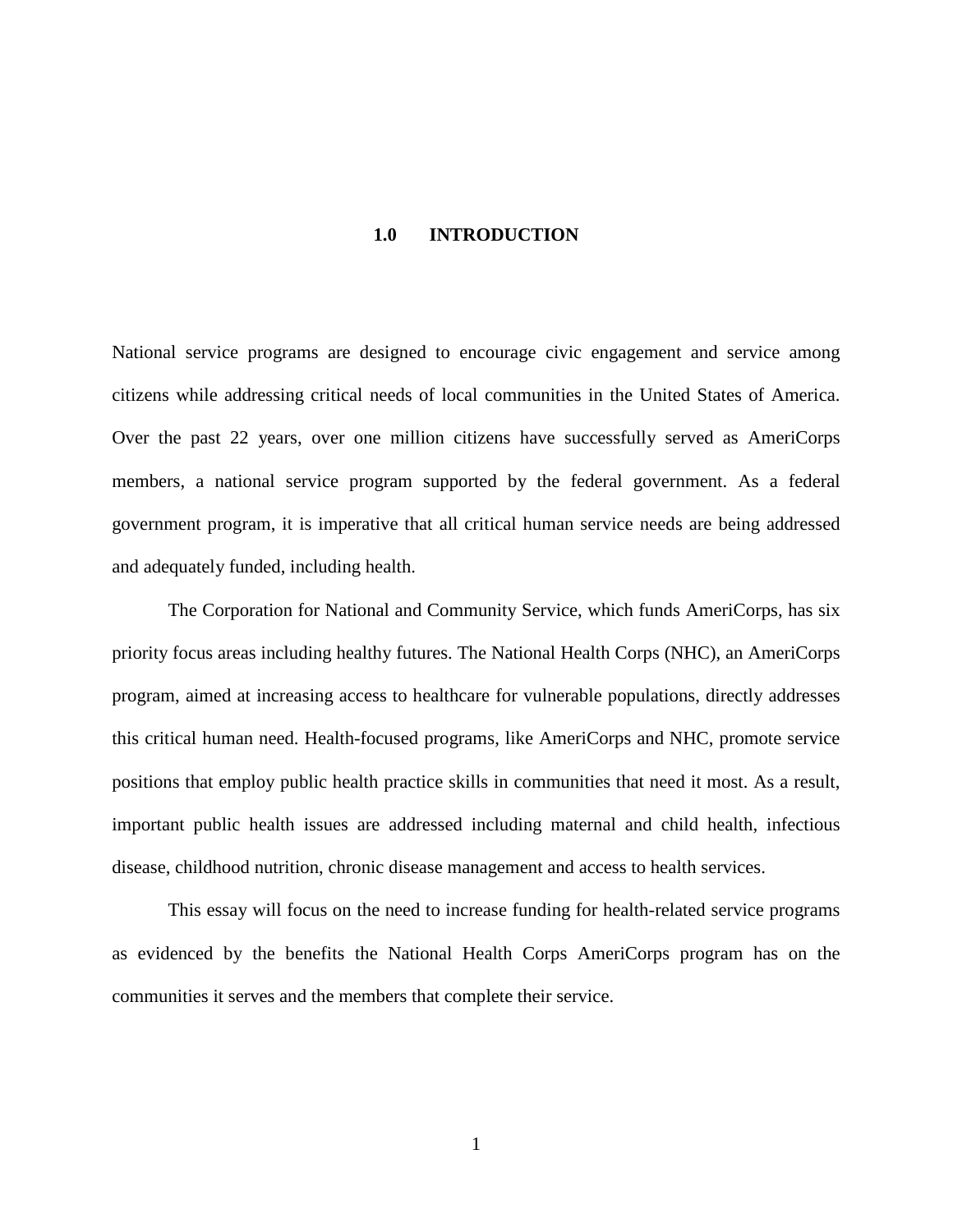#### **1.1 BACKGROUND**

<span id="page-10-0"></span>The Corporation for National and Community Service (CNCS) is an independent federal agency that funds domestic service programs in the United States. Based in Washington D.C, CNCS has over 600 employees and is run by a Board of Directors, Chief Executive Officer and Inspector General, each approved by the President and Senate (About Corporation for National and Community Service (CNCS), n.d). Since 1993, as a part of the National and Community Service Trust Act, CNCS has facilitated a wide range of national service programs throughout the country. The three main grant programs under CNCS include AmeriCorps, Senior Corps and the Social Innovation Fund (About CNCS, n.d). The goal of these programs is to engage citizens in meaningful service opportunities that support local communities.

AmeriCorps, often called the domestic Peace Corps, is a civic engagement program that engages adults in service learning positions within government and non-profit agencies that focus on improving communities. As shown in figure 1.2, there are currently three branches of AmeriCorps: National Civilian Community Corps (NCCC), Volunteers in Service to America (VISTA) and the State and National program. AmeriCorps NCCC is a full time ten-month tour of the United States where teams of ten service members address urgent community needs and disasters. NCCC is unique in that you must be between ages 18-24 and are required to travel with your corps to multiple service locations throughout the term. (AmeriCorps NCCC, n.d) AmeriCorps VISTA, also a full time ten-month commitment, is focused on addressing poverty by placing members in administrative, financial or organizational positions within an agency dedicated to improving economic opportunity. The VISTA program originated in 1963 by President Kennedy and then was incorporated into the new AmeriCorps model by President Bill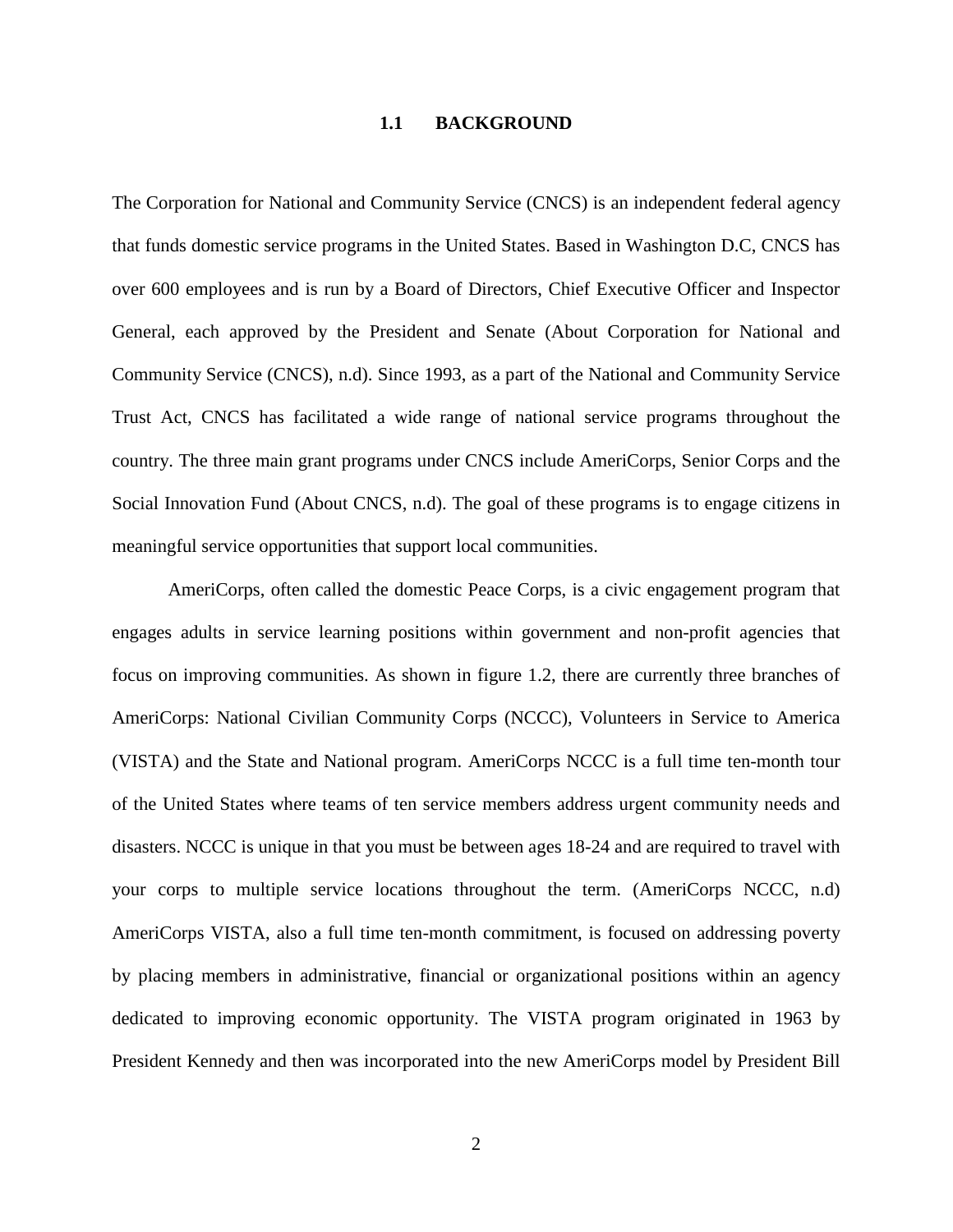Clinton in 1994 and renamed AmeriCorps VISTA. (National and Community Service Trust Act, 1993)

AmeriCorps State and National is the largest branch of AmeriCorps, it supports individual or multi state programs by providing grants to organizations that place members to serve in a selection of CNCS's focus areas. (About CNCS, n.d) The State and National program requires, unlike the VISTA program, that all members engage in direct service activities. This means that members must be performing duties that directly serve community members, build organizational capacity and/or engage volunteers. Each year hundreds of programs based out of community organizations, educational institutes and non-profit and public agencies apply for AmeriCorps State and National funding.

The benefits of serving as an AmeriCorps member in a State or National Program include stipend for living expenses, health insurance, childcare, and the Segal AmeriCorps Education award that members can use to pay off past federal education loans or future education expenses upon successful completion of the program.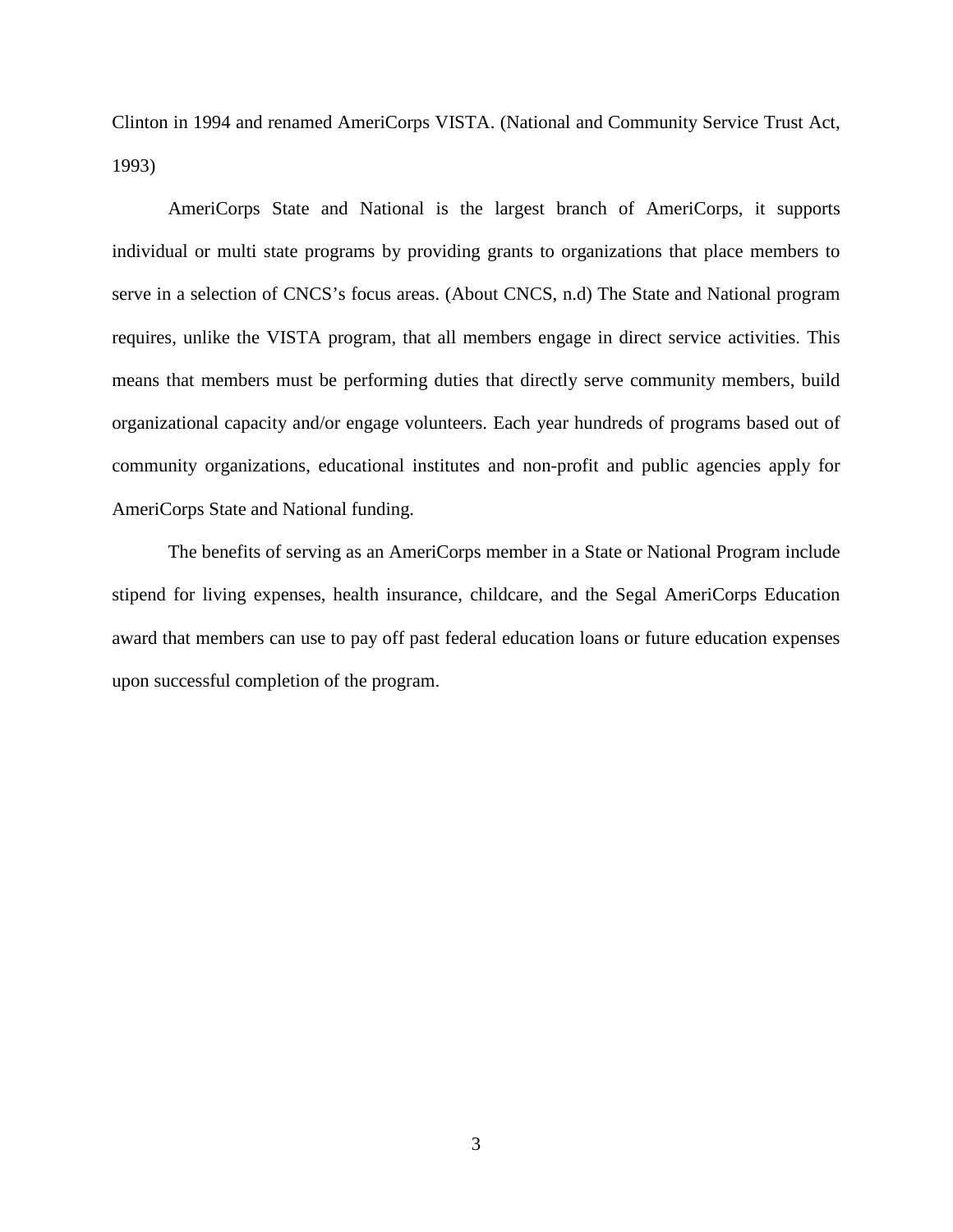

**Figure 1. CNCS Structure** 

#### **1.2 IDENTIFICATION OF THE ISSUE**

<span id="page-12-1"></span><span id="page-12-0"></span>CNCS requires that programs concentrate on at least one of the six focus areas to qualify for funding. The focus areas were determined as a part of the Serve America Act of 2009, this bill included revision and expansion of the AmeriCorps program and officially amended the National and Community Service Act of 1990 (NCSA).

*"(Sec. 1302) Requires AmeriCorps grant recipients and federal agencies operating or supporting national service programs to devote a portion of their funding to operating or supporting: (1) an Education Corps to address unmet educational needs; (2) a Healthy Futures Corps to address unmet health needs; (3) a Clean Energy Service Corps to address unmet environmental needs; (4) a Veterans Corps to address the unmet needs of veterans and*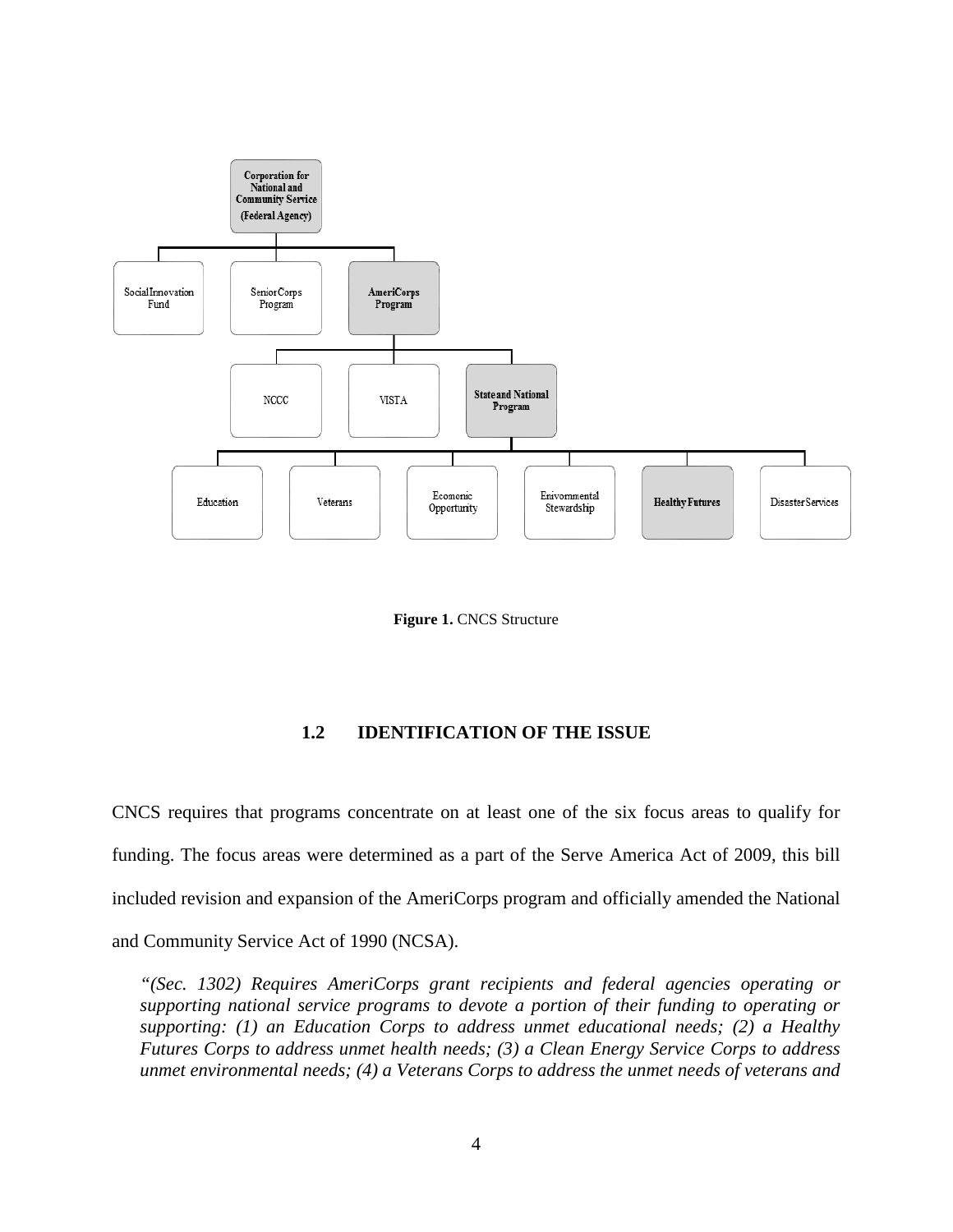*members of the Armed Forces who are on active duty; or (5) an Opportunity Corps to address the unmet needs of economically disadvantaged individuals)"* (H.R. 1388, 2009).

Common programs focusing on education provide reading tutoring, classroom aid, afterschool programs, STEM initiatives, pre-k preparation and college admissions advising. Economic opportunity programs include housing initiatives, legal services, financial advisement and job training. Environmental stewardship programs focus on land conservation, renewal energy projects and environmental education. Veteran and military family programs focus on providing social services to veterans and veteran families including supporting families while a family member is deployed, creating volunteer opportunities for veterans and aiding veterans in accessing federal benefits. Disaster service programs work with preexisting agencies to help communities with preparedness, education and rebuilding after forest fires, floods, hurricanes and tornados (Focus Areas CNCS, n.d). Lastly, healthy futures programs work to increase access to medical care, promote physical activity and healthy eating and improve health outcomes. Current programs vary by health issue. Health focused programs range from healthy eating habits and physical activity to reducing homelessness and addressing substance use disorder, to name a few.

#### **1.3 STATEMENT OF POSITION**

<span id="page-13-0"></span>Currently, programs under the healthy futures focus area only account for 8% of CNCS AmeriCorps State and National funding between 2013 and 2015 and only 29 programs of the total 327 programs in the 2015 grant year. (CNCS, 2013; CNCS, 2014; CNCS, 2015) As demonstrated by the National Health Corps, the benefit that health-related programs have on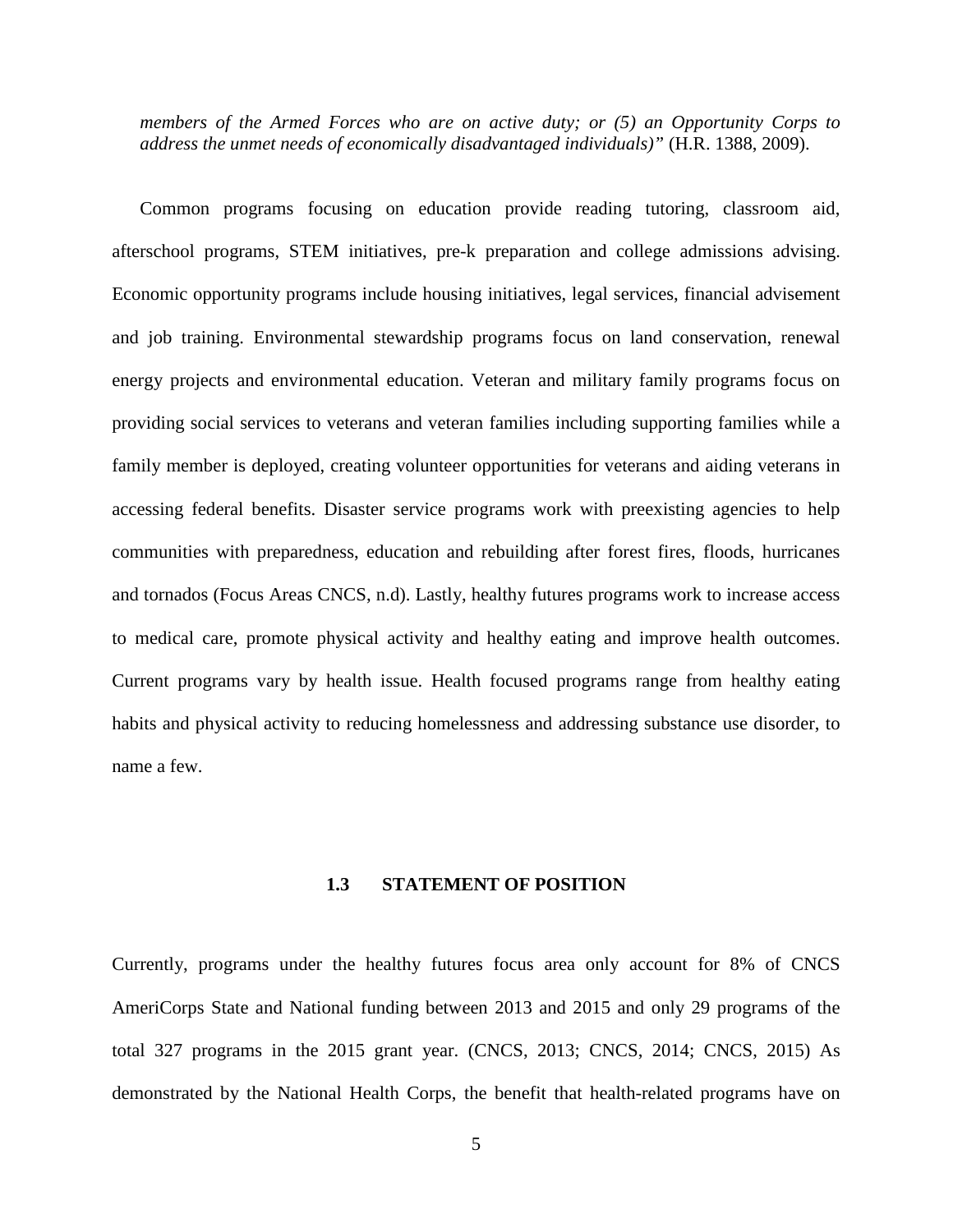service members and community recipients is considerable, yet there are fewer health related programs compared to any other CNCS focus area such as education or economic opportunity. Calls for grants released by CNCS each year include special sub priorities for each of the six focus areas. Unfortunately, in 2015 and 2016, healthy futures was omitted from the special subpriority section of the release, which discourages organizations looking to apply for AmeriCorps funding focusing on health (CNCS, 2015; CNCS, 2016). The omission of health is made clear when all focus areas were represented with clear sub-priorities. The 2017 CNCS call for grant applications did include a healthy futures sub-priority aimed at programs that focus on the current opioid epidemic. (Notice of Federal Funding Opportunity 2017, 2016) With a low percentage of funding toward health and a lack of specialized funding opportunities outlined for healthy futures there should be a renewed examination of the benefits of health programming through CNCS and ultimately resulting in subsequently increased funding for the healthy futures focus area.

#### <span id="page-14-0"></span>**1.3.1 Current Program Funding Allocation**

Each year CNCS publishes the grantees that are selected for funding through the competitive grant funding process. Table 1 and Figure 2 display the results of the past three years of CNCS funding, including the division of funds by focus area. (CNCS, 2013; CNCS, 2014; CNCS, 2015)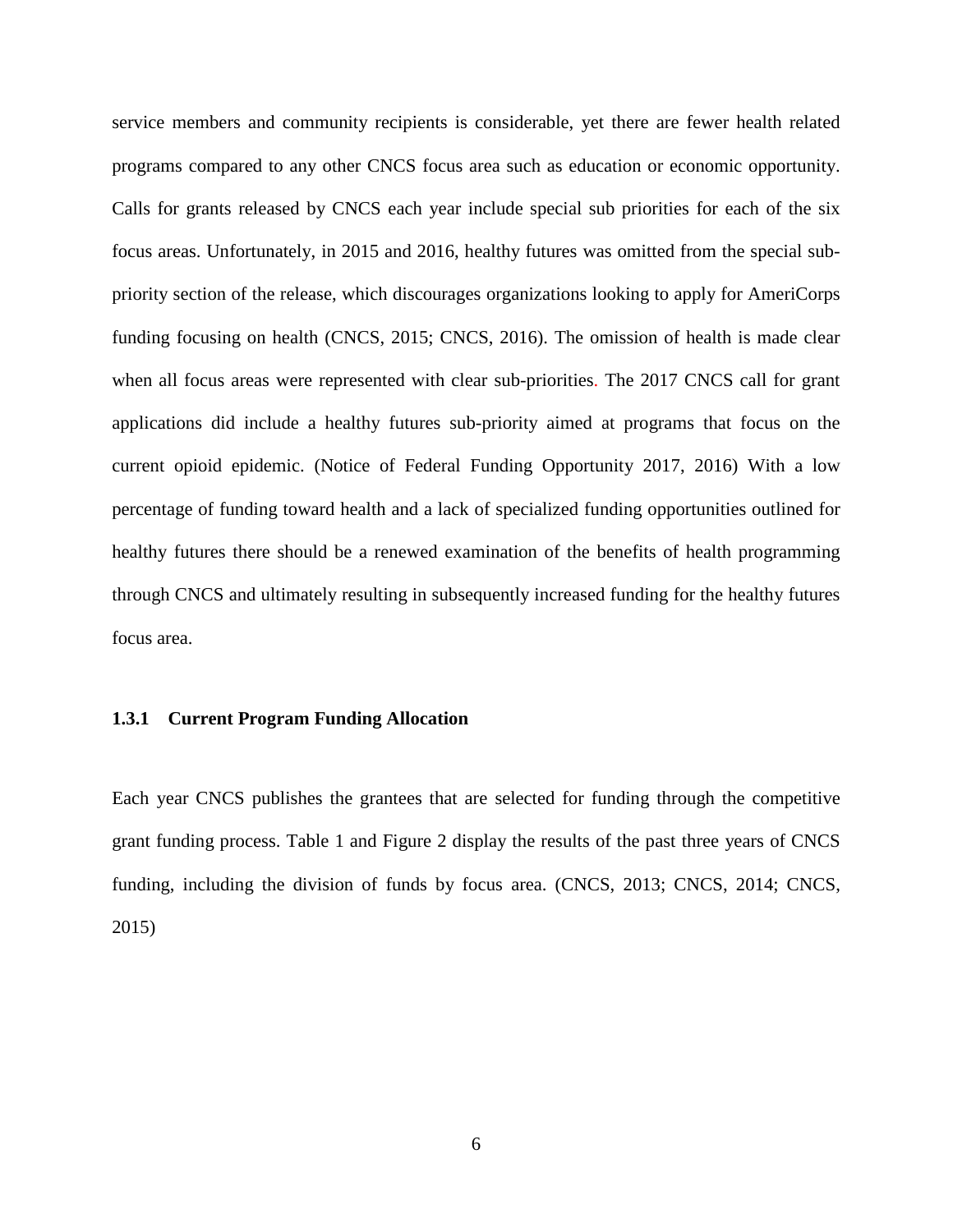| Program<br>Year | Number of<br><b>Grants</b> | <b>Total Funds</b> | <b>Members</b> |
|-----------------|----------------------------|--------------------|----------------|
| 2014            | 267                        | 200,086,812        | 45,554         |
| 2015            | 288                        | 205, 275, 770      | 43,104         |
| 2016            | 327                        | 218,388,578        | 44,029         |

<span id="page-15-1"></span>**Table 1.** Summary of CNCS Competitive Grant Funding for AmeriCorps Programs



**Figure 2.** Allocation of AmeriCorps Program Funding 2013-2015

#### <span id="page-15-2"></span><span id="page-15-0"></span>**1.3.2 Current Health-Focused Programs**

CNCS constitutes a program in the healthy futures categories as long as it provides services to individuals in underserved areas to enhance their health focusing on assistance, prevention and intervention. (Focus Areas CNCS, n.d) Currently funded health programs that fall within the 8%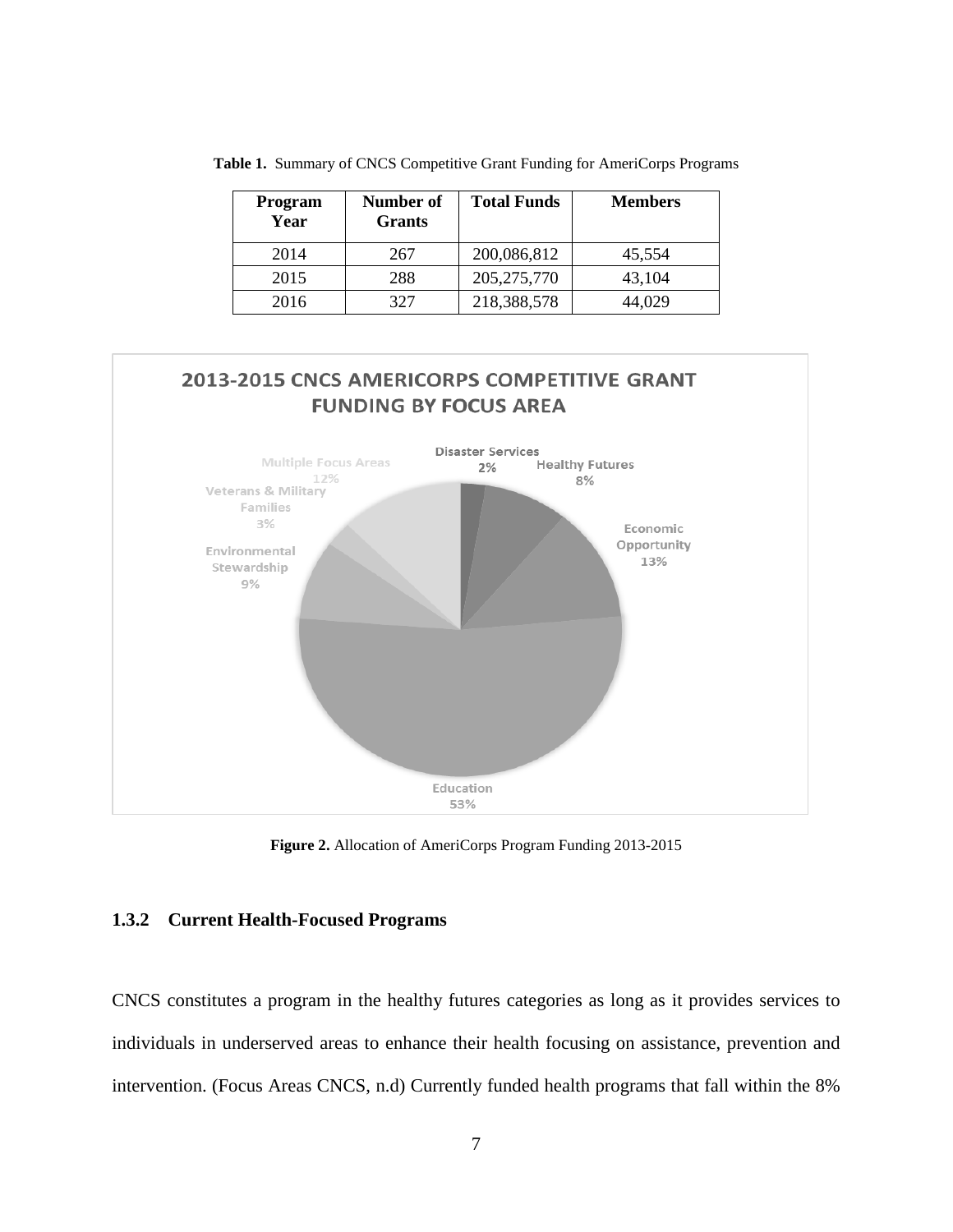of the total funding concentrate on a wide range of issues. For example, Aids United AmeriCorps trains and places over 50 members in HIV-focused community-based organizations, such as clinics, youth centers, residential-care facilities, and social service agencies. (AidsUnited, 2016) Coach Across America, also known as Up2Us, trains and places members as coaches to use sports to reduce youth violence, promote health, and inspire academic success for kids in low income communities. Up2Us has mentored 300,000 youth by placing over 1,800 AmeriCorps member coaches. (Up2Us, 2016) Food Corps places AmeriCorps members in schools to deliver hands on nutrition lessons, ensure the delivery of healthy school meals and encourage a schoolwide culture of health. (Food Corps, 2016) These are just a few examples of programs that work toward the objectives set out by CNCS's healthy futures.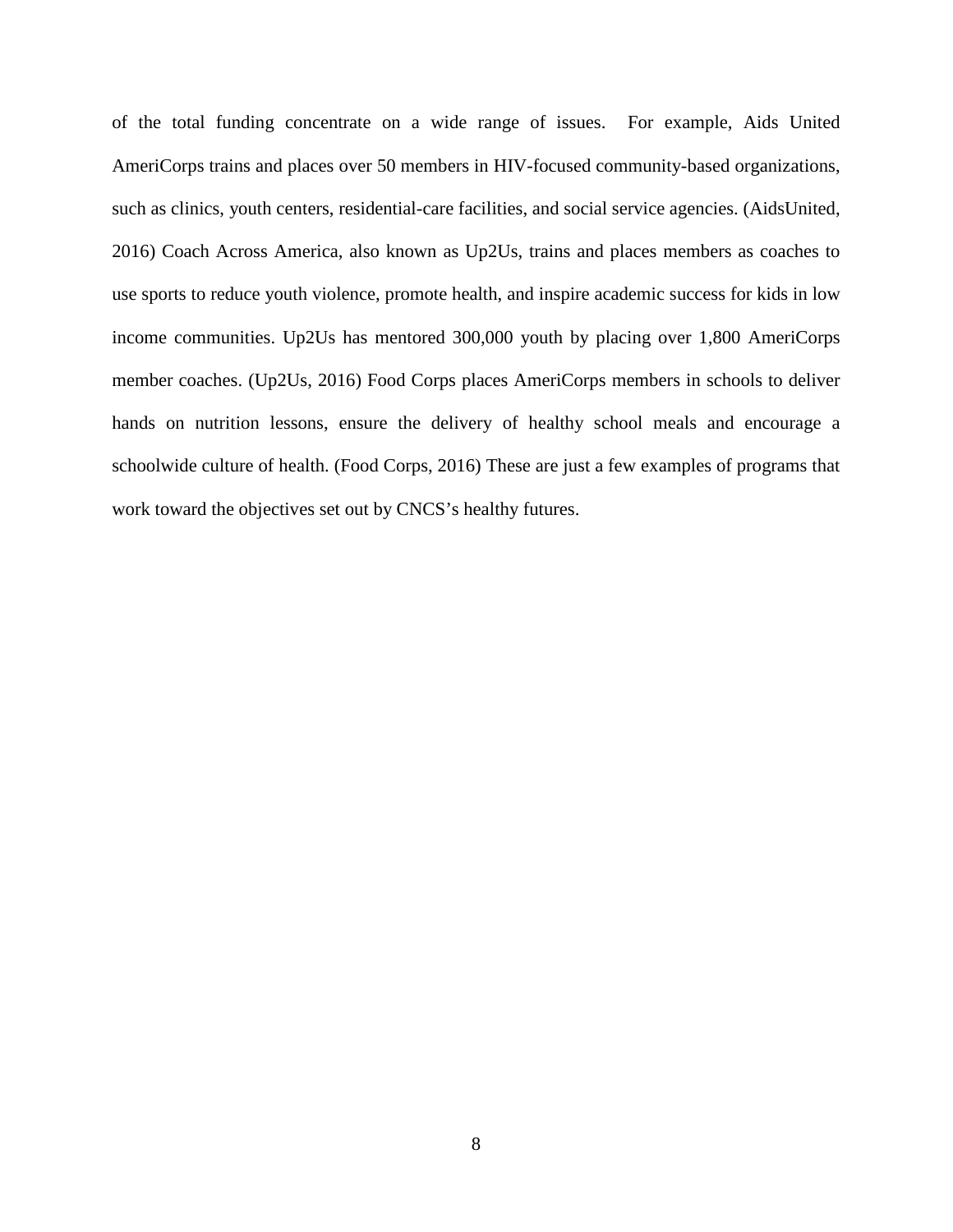#### **2.0 NATIONAL HEALTH CORPS**

<span id="page-17-0"></span>The National Health Corps (NHC) is an example of a public health service learning program that addresses multiple areas of health and displays the strengths of a healthy futures program funded by CNCS. NHC's mission is to "foster healthy communities by connecting those who need it most with health and wellness education, benefits and services, while developing tomorrow's compassionate health leaders" ("NHC Handbook", 2016, p. 2). NHC has three main program objectives: 1) empower youth and adults to make smart choices about their health and lead healthier lives; 2) foster emerging leader's skills related to professional development, commitment to health-related careers, ethic of service, and reducing health disparities; and 3) support organizations that aim to improve health outcomes in underserved communities ("NHC Handbook", 2016). (See Appendix A for NHC program outline)

### **2.1 NHC PROGRAM STRENGTHS**

<span id="page-17-1"></span>NHC achieves its goals by placing 90 AmeriCorps members each year to serve in four US cities, Pittsburgh, Philadelphia, Chicago and Jacksonville over a 10.5-month service term. Each member serves full-time with a community based organizations committed to providing health services to underserved and vulnerable populations. The success of NHC depends on the dynamic interactions between NHC and the community-based host sites where the members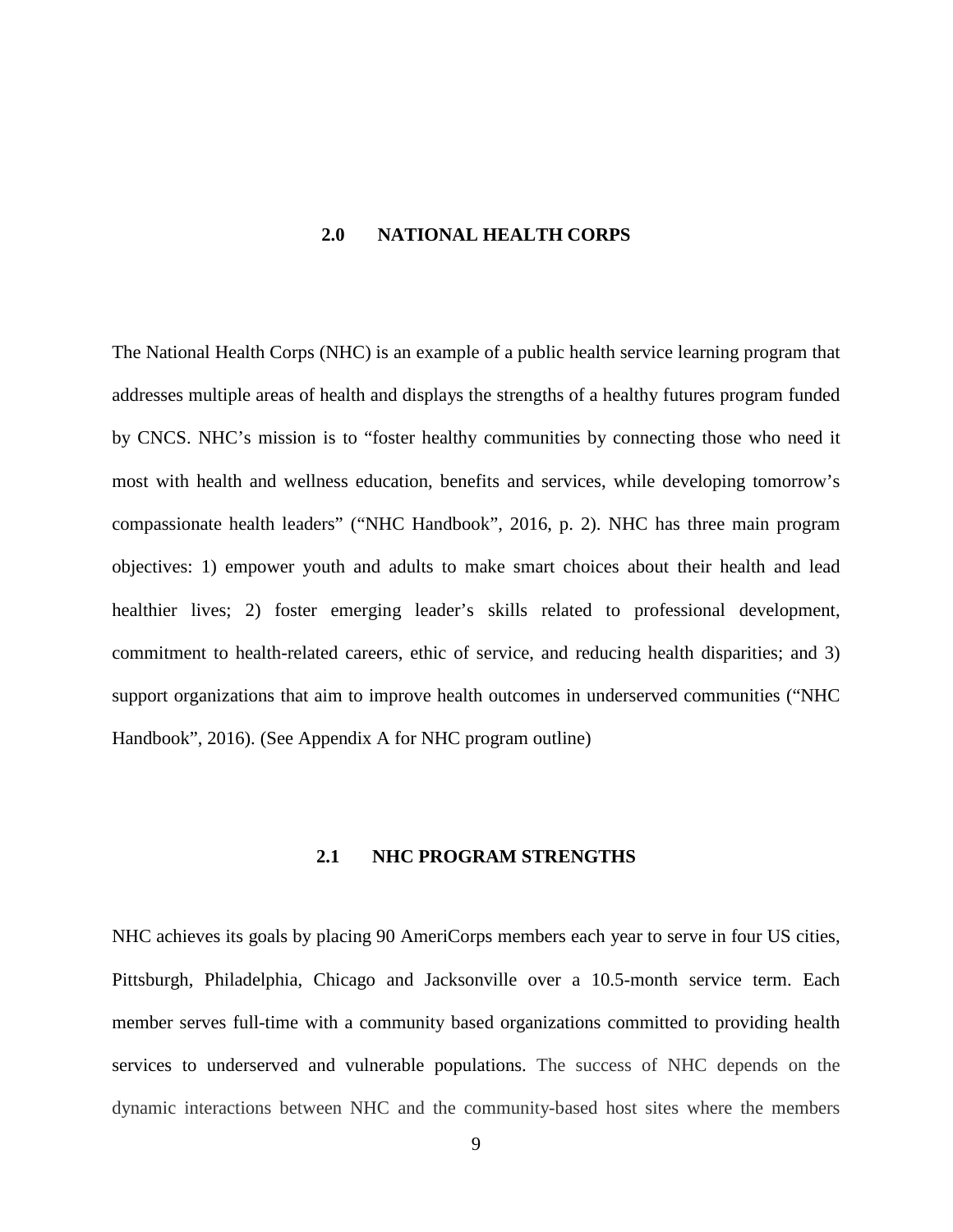serve. Through these relationships, NHC members are able to fulfill the pressing needs of these community organizations and at the same time gain profound, hands-on experiences. Host sites typically include homeless clinics, schools, health centers, and other health community-based organizations. Host sites benefit tremendously by hosting an AmeriCorps member as members help expand organizational capacity, raise awareness of their organization's presence in the community, and help deliver needed services to the organization's clients.

NHC members provide direct client service in areas including health education, community outreach, case management, volunteer coordination and access to care. Members are required to complete 1700 service hours in 46 weeks by serving full time at their designated host site organizations under employees assigned to be their mentor. Required components of the program are: pre-service orientation, service activities, public health trainings, member meetings, group service projects, off-site service hours, administrative responsibilities, performance measures & evaluation, recruiting non-member volunteers, member committees, communications, retreat and recognition ceremony ("NHC Handbook", 2016, p. 9-12).

#### **2.2 NHC MEMBER DEVELOPMENT**

#### <span id="page-18-1"></span><span id="page-18-0"></span>**2.2.1 NHC Member Public Health Training**

Member development is a high priority of NHC. Members are required to attend a seven-day pre-service orientation and one training day per month on a public health topic. Topics vary each month but may include LGBTQ health, Mental Health First Aid, CPR training, Motivational Interviewing, Health Literacy, HIV Testing and Counseling certification, etc. The goal of these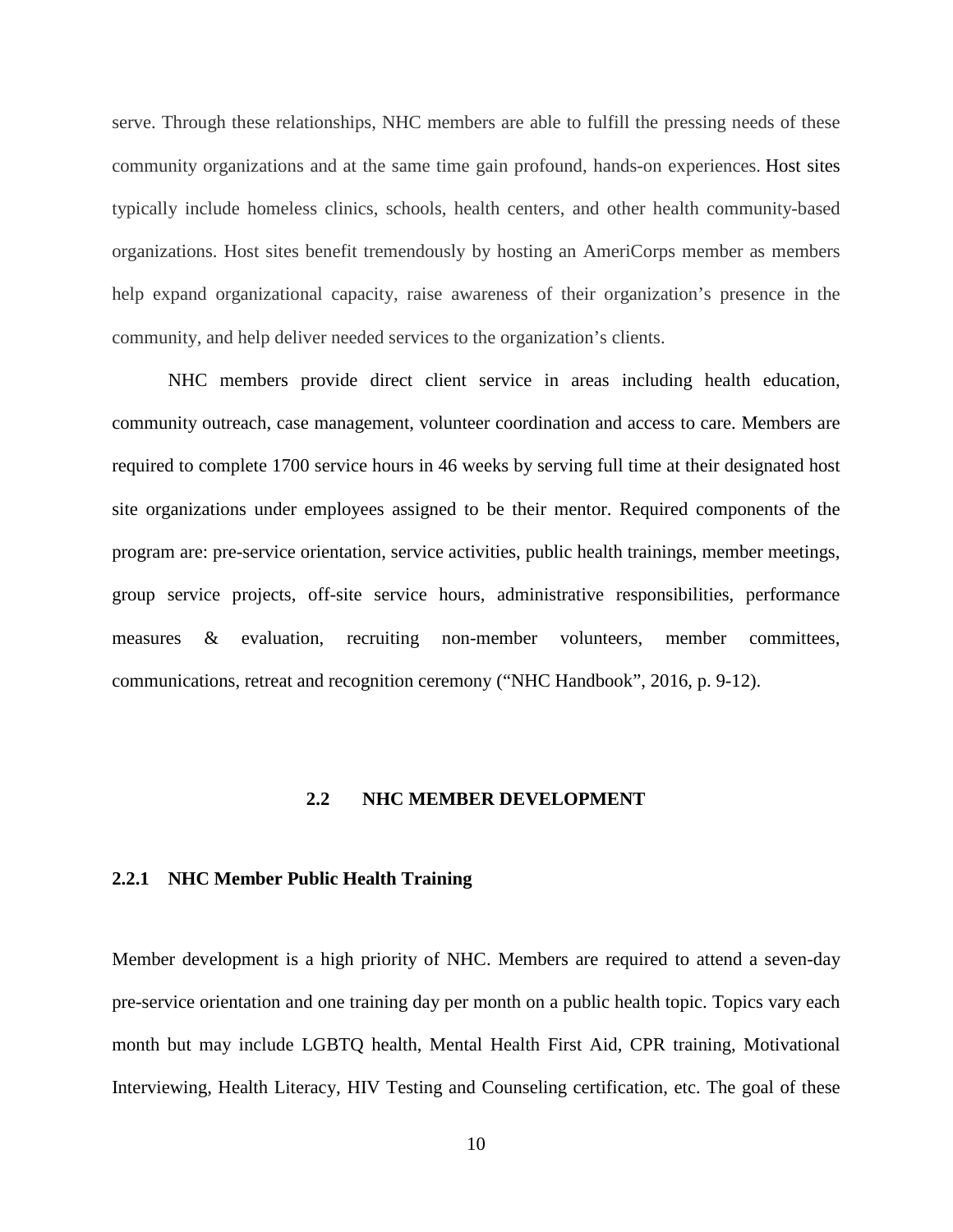trainings is to enhance the service member's ability to provide clients quality services at their host site organizations. Members are also encouraged to reflect on any additional professional skills they wish to gain and how they plan to use their AmeriCorps experience in their future careers. 100 of their 1700 required hours is designated for members to explore optional training and service opportunities within human services.

#### <span id="page-19-0"></span>**2.2.2 NHC Member Committees**

Member committees are another opportunity for members to develop leadership skills. At the start of each NHC term members self-select a committee within the corps, focusing on developing service projects, planning and facilitating training days, providing fellow members support, creating service learning focused reflection activities and managing communication duties, such as social media and blogs. These committees are designed to improve the quality of the program and improve leadership and teamwork skills for members. A quote on participating in the service committee from one of the 2014-2015 NHC members:

*"As a part of the service committee I was able to take leadership roles on particular projects. This allowed me to start with a general idea, determine the specifics, reach out to diverse community organizations for partnerships, and then create agendas and contingencies, implement the plan and execute the activity for the whole corps, and at the end to reevaluate for improvement"* (Wilder, 2016, p. 11).

#### <span id="page-19-1"></span>**2.2.3 NHC Member Professional Development**

Experience as a member of a health organization and serving clients from underserved and vulnerable populations gives members a unique skillset that many healthcare workers do not receive before obtaining higher levels of healthcare training. NHC Program Directors and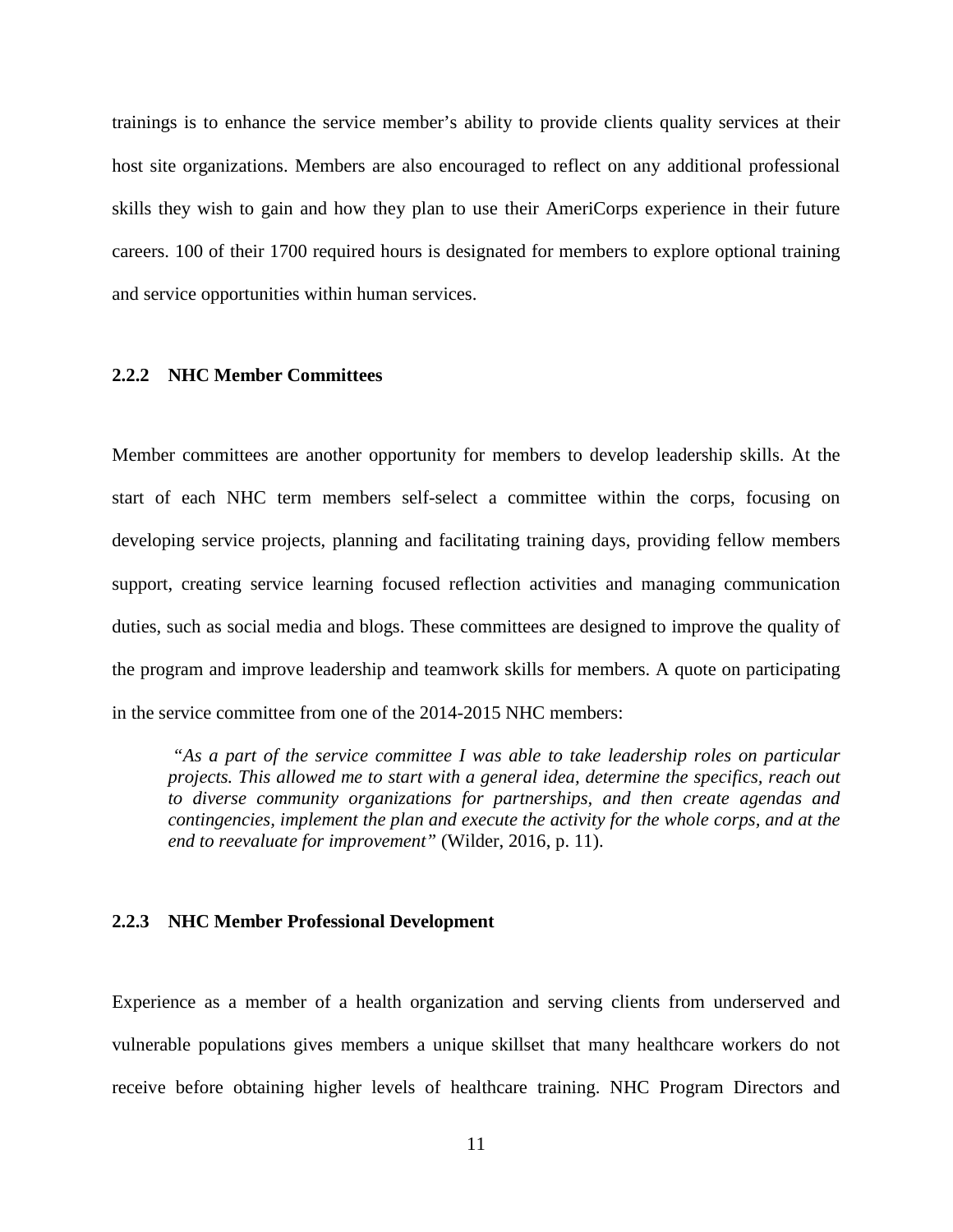Coordinators spend time during pre-service orientation building problem solving, conflict management, cultural competency and communication skills to ensure members are prepared to enter their diverse host sites and best serve their target populations. As shown in Table 2, 100% of members responded that serving as a NHC member helped them demonstrate a professional demeanor when interacting with culturally diverse clients and colleagues (Wilder, 2016).

A 2014-2105 NHC member reflects on their professional development:

*"I think a key strength of the NHC is professional development. I learned so many things that helped me and will continue to help me in my life: how to speak in front of a group, how to dress, interview skills, how to act professionally. And I also believe the NHC taught me a lot in terms of health issues and societal problems; a lot of things I didn't know about. And finally, the NHC allowed me to find my passion. It gave me the tools to become successful and find something I really enjoy doing. It also landed me a job!"*  (Wilder, 2016, pg. 69)

<span id="page-20-0"></span>

| Serving as a National Health Corps member helped         |             | <b>Strongly</b> |       |                 | <b>Strongly</b> |
|----------------------------------------------------------|-------------|-----------------|-------|-----------------|-----------------|
| me                                                       | $\mathbf N$ | agree           | Agree | <b>Disagree</b> | <b>Disagree</b> |
| Demonstrate an ability to manage and resolve conflict in |             |                 |       |                 |                 |
| a respectful and positive way                            | 72          | 38%             | 60%   | 3%              | 0%              |
| Demonstrate a professional demeanor when interacting     |             |                 |       |                 |                 |
| with culturally diverse clients and colleagues           | 72          | 58%             | 42%   | 0%              | 0%              |
| Understand and relate to culturally diverse clients and  |             |                 |       |                 |                 |
| colleagues in a respectful and culturally competent way  | 72          | 61%             | 39%   | 0%              | 0%              |
| Build relationships with culturally diverse clients and  |             |                 |       |                 |                 |
| colleagues                                               | 72          | 58%             | 40%   | 1%              | 0%              |
| Communicate effectively with culturally diverse clients  |             |                 |       |                 |                 |
| and colleagues                                           | 72          | 51%             | 49%   | 0%              | 0%              |
| Plan and organize activities/events (e.g. training days, |             |                 |       |                 |                 |
| service days, reflection activities, group               |             |                 |       |                 |                 |
| communications, projects at site, service projects that  |             |                 |       |                 |                 |
| respond to community needs)                              | 72          | 46%             | 51%   | 3%              | 0%              |
| Work cooperatively as a team member                      | 72          | 54%             | 44%   | 1%              | 0%              |
| Lead a team                                              | 71          | 38%             | 56%   | 6%              | 0%              |
| Use creativity and/or resourcefulness to solve problems  | 72          | 51%             | 44%   | 4%              | 0%              |
| Facilitate a meeting                                     | 72          | 35%             | 49%   | 17%             | 0%              |
| Advocate and negotiate for myself                        | 72          | 33%             | 63%   | 4%              | 0%              |
| Accept and use critical feedback effectively             | 72          | 46%             | 50%   | 4%              | 0%              |
| Increase my knowledge of health-related careers          | 72          | 56%             | 43%   | 1%              | 0%              |

**Table 2.** NHC AmeriCorps Member Professional Development 2014-2015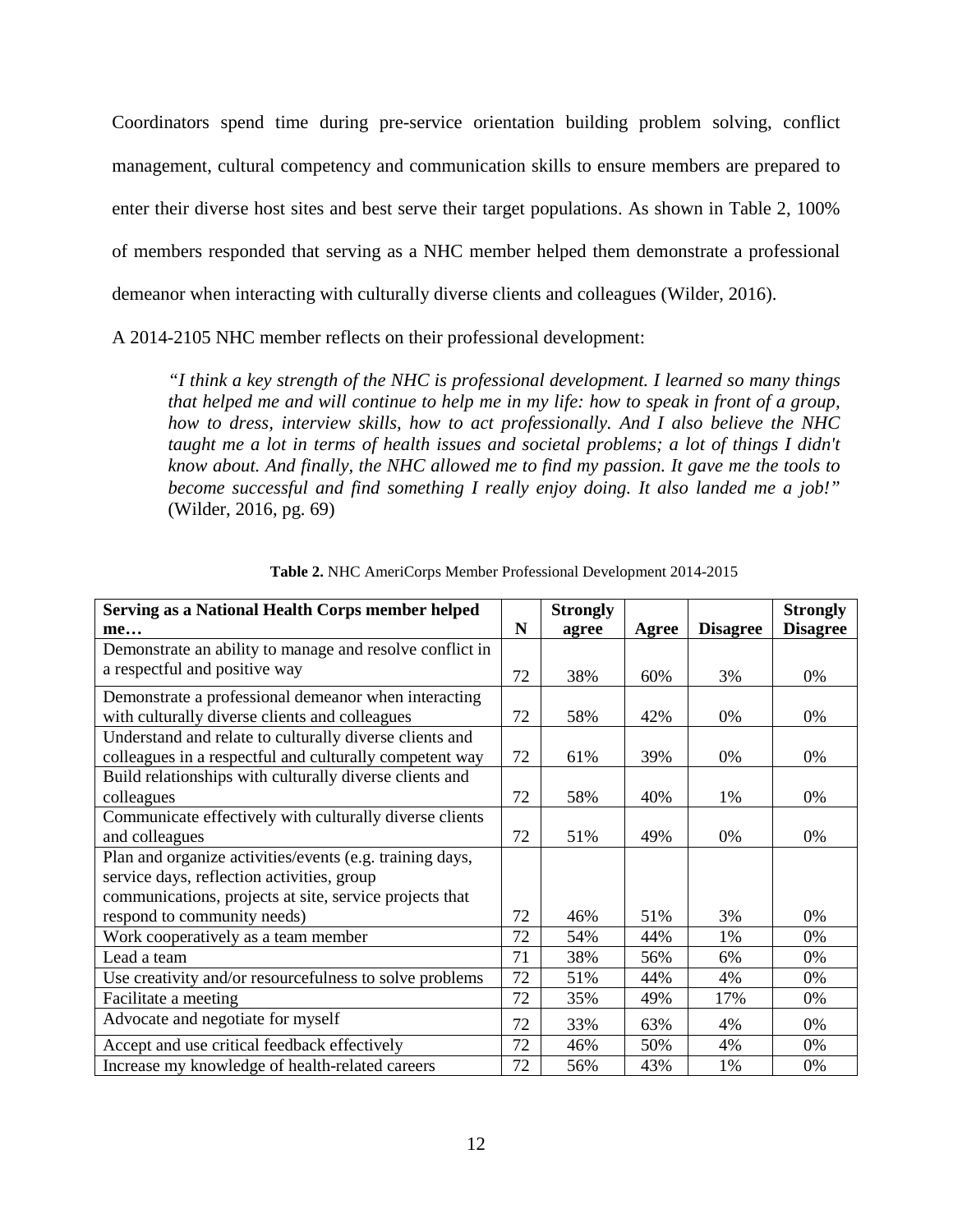#### <span id="page-21-0"></span>**2.2.4 Direct Client Interaction**

NHC Members are required to serve a minimum of 1,190 of their 1,700 hours performing direct service activities. At least 70% of their time service is dedicated to directly interacting with clients, patients, community members and partners or volunteers in person or on the phone. Health programs like NHC particularly benefit from the AmeriCorps requirement of direct service as it provides hands on experiences for its members. It increases one-on-one interactions for clients that include personalized advocacy activities such as application assistance, chronic disease management, social service navigation, etc. All other member hours must either be training or fundraising. Reference Table 3 for a breakdown of member hour requirements.

Training hours are spent being trained at their host sites or with NHC program staff. Preservice orientation, member reflection activities, member retreats, shadowing, conference attendance all count as training hours. Fundraising hours are limited and must be pre-approved by NHC to avoid participation in prohibited activities. All fundraising activities must directly support program activities or members of the community they are serving. Raising funds for an organization's operating expenses or grant writing for future AmeriCorps funding is prohibited ("NHC Handbook", 2015, p. 32).

<span id="page-21-1"></span>

| <b>Activity Type</b>                          | Percent of Hours | <b>Total Hours</b> |
|-----------------------------------------------|------------------|--------------------|
| Direct Service Hours (max 15% administrative) | 70%              | Min. 1190          |
| Training                                      | 20%              | Max. 340           |
| Fundraising                                   | 10%              | Max. 170           |
| <b>Total</b>                                  | <b>100%</b>      | <b>Min. 1700</b>   |

**Table 3.** NHC AmeriCorps Member Service Hours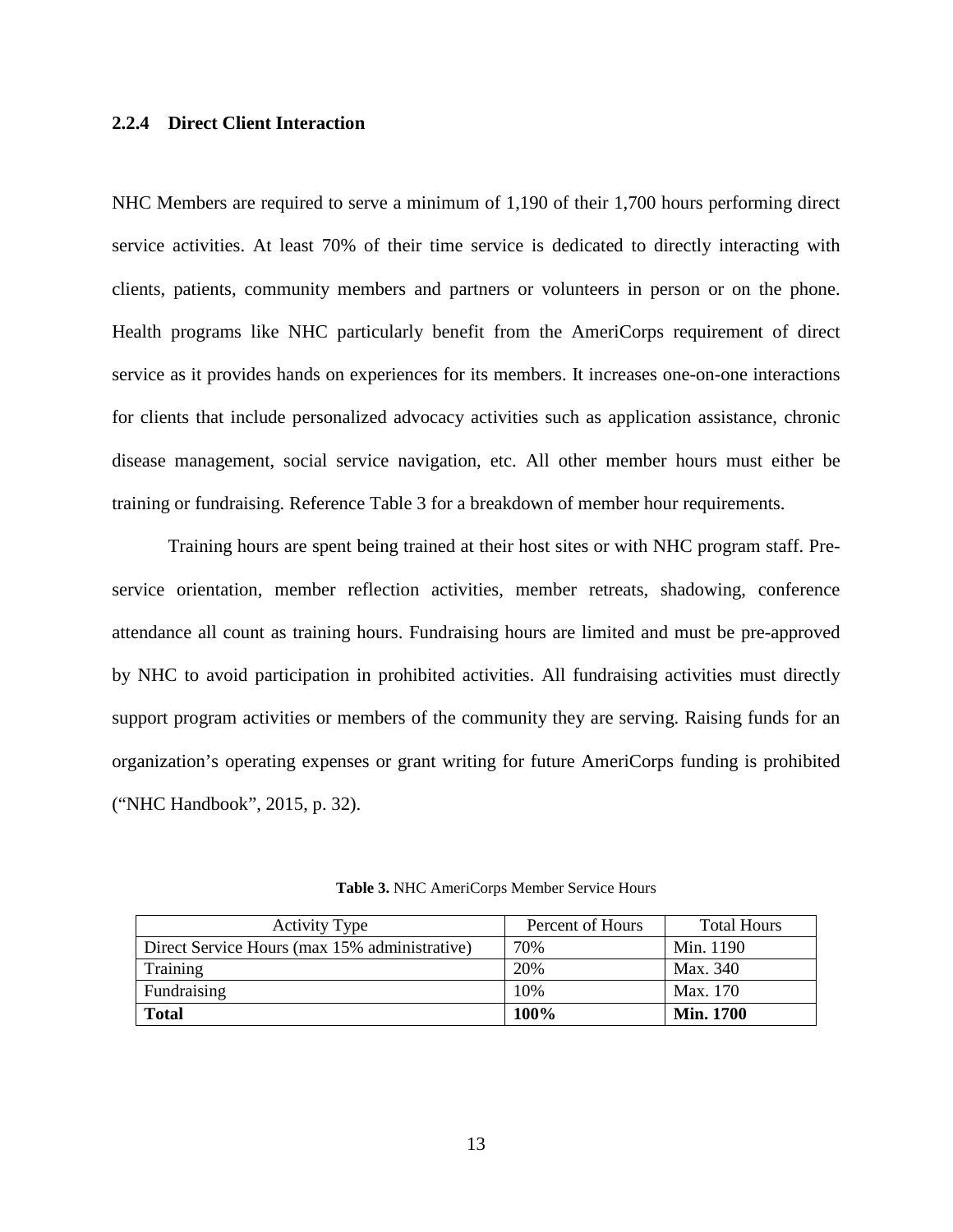#### <span id="page-22-0"></span>**2.2.5 Experience for Future Healthcare Workers**

Members are encouraged to use outside optional hours to explore areas of public health or healthcare that relate to their professional goals to supplement their host site experience. Members use this opportunity to shadow doctors in their field of interest, train with employees in outside organizations or attend lectures and seminars. Many members find an increased interest in public health and amend their career plans to include aspects of public health they experienced during their service term into their future academic and professional pursuits. As shown in Table 4, 78% of members stated serving in NHC increased their interest in public health and 74% reported an increased commitment to reducing health disparities, 0% reported a decrease for both

(Wilder, 2016).

*"Before joining NHC, I wanted to work with the administrative and political roles of health care. Now, I would rather work in a clinical, hands-on setting of health care. I think observing MDs, PAs, and NPs helped shape my interested in health care"* (Wilder, 2016, pg. 67).

*"It enhanced and increased my excitement for health and a career in health. Really pivotal"* (Wilder, 2016, pg. 67).

*"Initially, I wanted to pursue an MD. Now, I want to pursue an MD/MPH"* (Wilder, 2016, pg. 66)*.*

<span id="page-22-1"></span>

| <b>Since serving as a National Health</b> | N  | <b>Increased</b> | <b>Stayed the</b> | <b>Decreased</b> |
|-------------------------------------------|----|------------------|-------------------|------------------|
| Corps member                              |    |                  | same              |                  |
| My commitment to future volunteer         |    |                  |                   |                  |
| service                                   | 69 | 61%              | 36%               | 3%               |
| My interest in public health issues       | 69 | 78%              | 22%               | $0\%$            |
| My commitment to working with             |    |                  |                   |                  |
| underserved communities                   | 69 | 67%              | 30%               | 3%               |
| My commitment to reducing health          |    |                  |                   |                  |
| disparities                               |    | 74%              | 26%               | 0%               |

**Table 4.** NHC AmeriCorps Member Future Intentions 2014-2015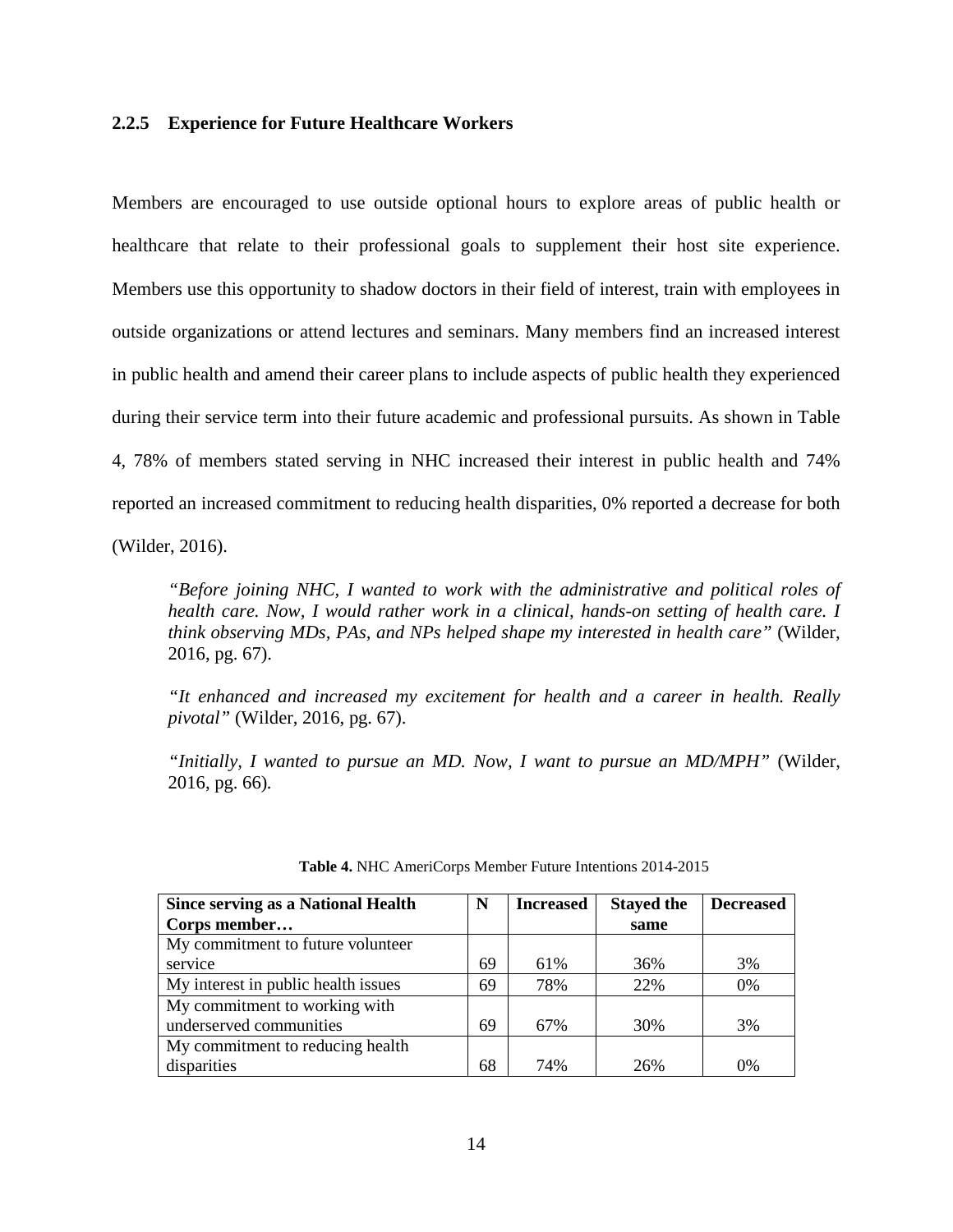#### <span id="page-23-0"></span>**2.2.6 Mentorship**

Members gain experience through their assigned mentor at their host site organization. Mentors are required to provide adequate supervision to ensure members' accountability, member development, program development, and completion of program service objectives. During this one-on-one 46-week mentorship relationship, mentors are required to meet at least once a week to provide guidance, support and critical feedback to their member. Mentors provide mid-year and end of year evaluations of the member based on performance and professional development. Mentors act as the member's professional guide to navigate their host site organization and supervise their service duties.

All mentors hold a health services position within the host site organization and many are considered senior staff. Mentor titles have included Chief of Hospital Department, Family Doctor, Behavioral Health Specialists, and Non-Profit Program Director. The NHC mentorship relationship not only provides support to members during the service year but often leads to academic or job references, future networking connections and in many cases the member has been hired by their host site after completion of their service term.

#### <span id="page-23-1"></span>**2.3 NHC ORGANIZATION & COMMUNITY SUPPORT**

### <span id="page-23-2"></span>**2.3.1 Client Reach**

One of NHC's main strengths is the members' ability to step into their host site organization and quickly start delivering services. Each term NHC members are required to record performance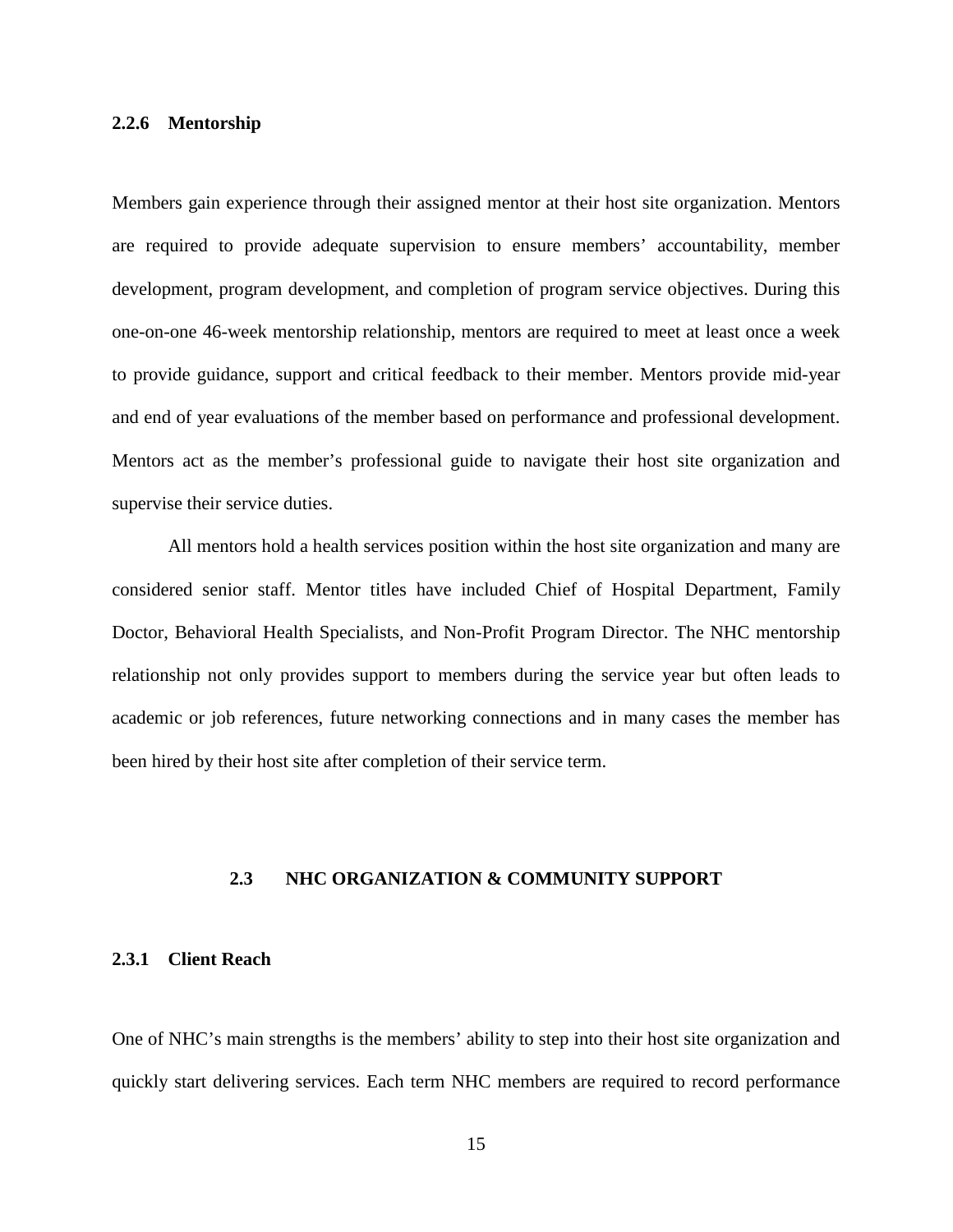measures to track the reach and outputs of the program. Each year NHC members interact with over 80,000 individuals or agencies in more than 60 host site organizations in Pittsburgh, Philadelphia, Chicago and North Florida (NHC, 2016). Between September 2015 and July 2016 NHC members recorded their individual client or agency interactions based on the form and topic of the health service in the NHC performance measure database called OnCorps required by CNCS. Table 5 indicates each of the performance measure categories members report on each year. NHC members in the 2015-2016 term's highest reaching categories included health education prevention, delivery of health insurance, access to care and benefits programs and health care enrollment and scheduling.

<span id="page-24-0"></span>

| <b>Performance Measure</b>                                                                                      | <b>Number of Client</b><br><b>Interactions</b> |
|-----------------------------------------------------------------------------------------------------------------|------------------------------------------------|
| <b>Health Education: Prevention</b>                                                                             | 74,009                                         |
| <b>Health Education: Disease Management</b>                                                                     | 10,673                                         |
| Health Screening & Testing                                                                                      | 8,641                                          |
| Information about health insurance, health care access, & health benefits<br>programs                           | 20,793                                         |
| Social Service Navigation                                                                                       | 1,594                                          |
| Health Insurance Screening and Enrollment Assistance                                                            | 3,148                                          |
| Patient Medication Assistance Program (PMAP) and/or other health<br>benefit screening and enrollment assistance | 6,452                                          |
| Health Care Service Enrollment and Scheduling                                                                   | 17,552                                         |
| Health Insurance Enrollment PMAP and/or other health benefit program<br>enrollment                              | 6,452                                          |
| <b>Health Insurance Enrollment</b>                                                                              | 1,249                                          |
| Preventive Health Care Service Use                                                                              | 2,623                                          |
| Primary Care Service Use                                                                                        | 4,217                                          |
| Capacity Building                                                                                               | 5,228                                          |
| Non-Member Volunteer Recruitment & Management                                                                   | 2,702                                          |
| <b>TOTAL</b>                                                                                                    | 165,333                                        |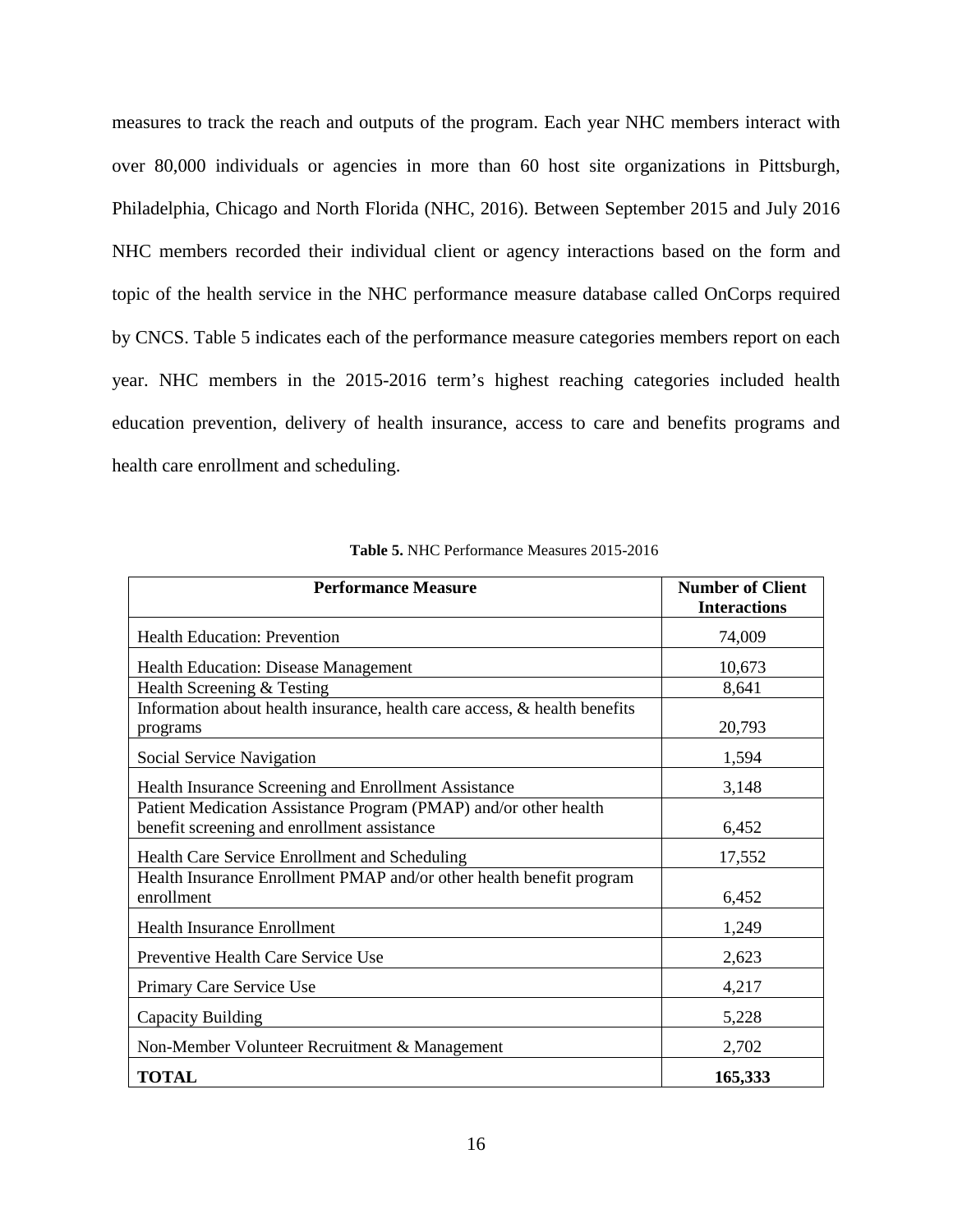NHC requires host site organizations to reapply for a member position each year. New organizations are also encouraged to apply to make the process competitive and diverse. Prospective host sites are evaluated on the quality and feasibility of service activities proposed, applicability of the service activities to NHC performance measures, level and amount of professional training and development opportunities offered and commitment to supervising and supporting members. Program staff review each application with a proposed member position description, a statement of need and prior member recommendations if applicable. The application process allows staff to examine which health topics and populations are being targeted at each site. This is a beneficial step for programs that are based out of organizations that have a strategic plan of how to improve health in their community. For example, NHC Pittsburgh is based out the Allegheny County Health Department (ACHD), which serves 1.23 million residents in southwestern Pennsylvania (ACHD, 2015). In 2015, ACHD released a strategic plan outlining the county's top five priorities based on a comprehensive community needs assessment. Thus, NHC Pittsburgh could target host sites for the following year that addressed four of the five priority areas: chronic disease risk behaviors, access to care, maternal and child health and mental health/substance use.

#### <span id="page-25-0"></span>**2.3.2 Host Site Organization Capacity Building**

Host site organizations are fundamental to the NHC program. Chosen by NHC staff, these organizations represent the work that is being conducted in the community to address important health topics and reach underserved populations. These organizations choose to gain an NHC AmeriCorps member due to the quality of service that members provide to their clients and because they can increase the reach of services their organization can provide. As displayed in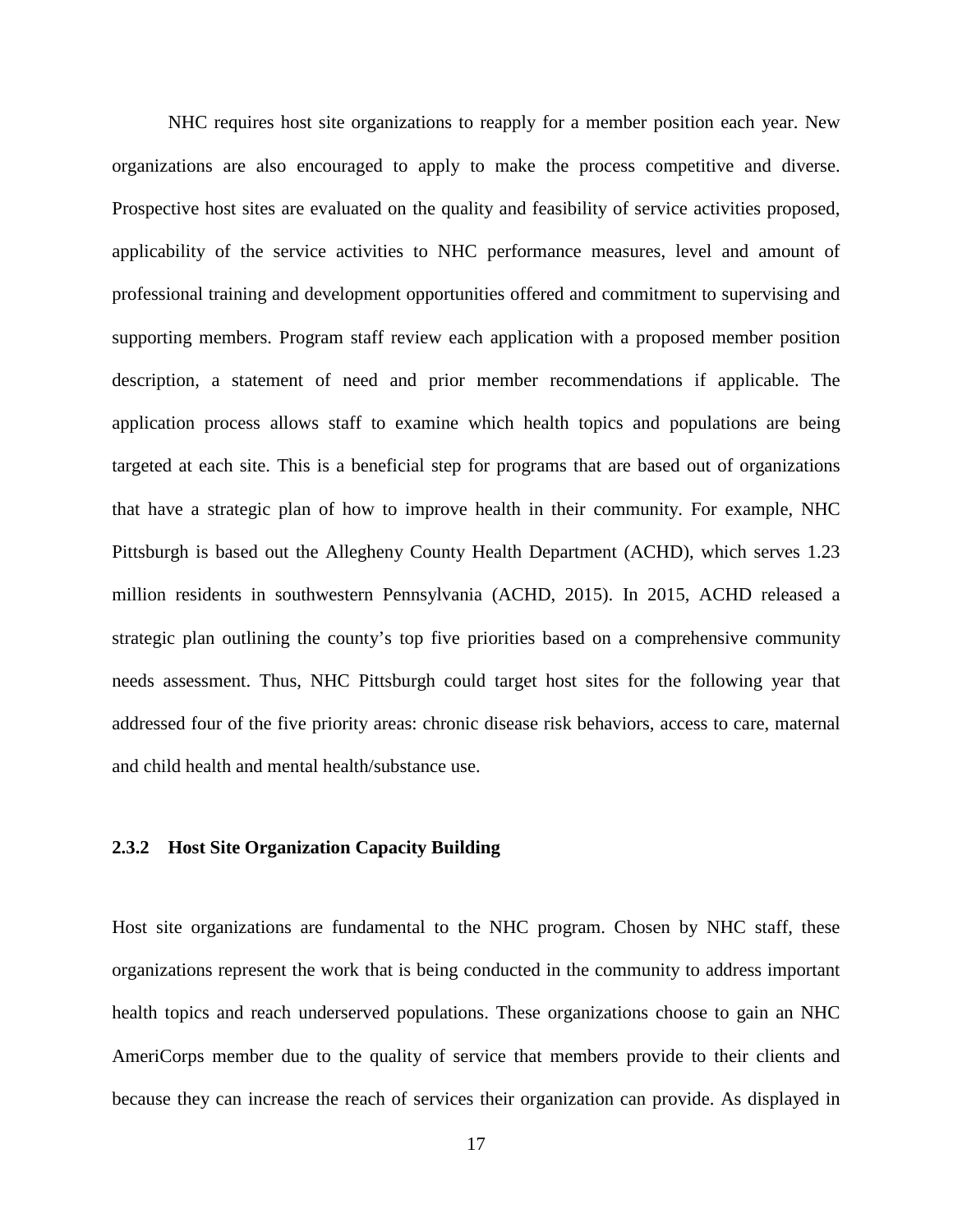Table 6, of the host sites that responded 96% stated they either strongly agree or agree that their NHC member increased the organization's ability to reach more, new, or different types of clients. Also in Table 6, 96% of host sites either strongly agreed or agreed that their NHC member increased the visibility of services with clients (Wilder, 2016).

| Since National Health Corps member(s)             | N  | <b>Strongly</b> | Agree | <b>Disagree</b> | <b>Strongly</b> |
|---------------------------------------------------|----|-----------------|-------|-----------------|-----------------|
| started serving at your site, please describe     |    | agree           |       |                 | disagree        |
| how much you agree or disagree they have          |    |                 |       |                 |                 |
| helped your organization                          |    |                 |       |                 |                 |
| Develop materials that were helpful to and        |    |                 |       |                 |                 |
| understood by clients served                      | 59 | 56%             | 39%   | 3%              | 2%              |
| Use technology skills to help clients navigate    |    |                 |       |                 |                 |
| the health care system                            | 49 | 45%             | 41%   | 10%             | 4%              |
| Increase the visibility of services with clients  | 58 | 50%             | 47%   | 2%              | 2%              |
| Improve the availability of services with         |    |                 |       |                 |                 |
| clients (i.e expanded service times, availability |    |                 |       |                 |                 |
| of appointments)                                  | 53 | 53%             | 42%   | 2%              | 4%              |
| Increase the organization's ability to reach      |    |                 |       |                 |                 |
| more, new, or different types of clients          | 57 | 46%             | 51%   | 2%              | 2%              |
| Conduct effective outreach to encourage           |    |                 |       |                 |                 |
| medically underserved populations to              |    |                 |       |                 |                 |
| participate in health care benefits programs      | 55 | 42%             | 49%   | 6%              | 4%              |

<span id="page-26-0"></span>**Table 6.** NHC Site Representative Perceptions of NHC AmeriCorps Member Service with Clients 2014-2015

Beyond quality interactions with clients, members contribute to key capacity building efforts for their organizations. Many member positions focus on activities that develop the scale, reach and efficiency of a program by building new partnerships, pioneering new initiatives, training staff or reaching new populations. Of the host site organization respondents, see Table 7, 90% of site representatives agreed or strongly agreed that members developed new partnerships with other organizations and 91% agreed or strongly agreed that members improved existing partnerships. A response from a host site representative on the value of their NHC member in reaching new populations: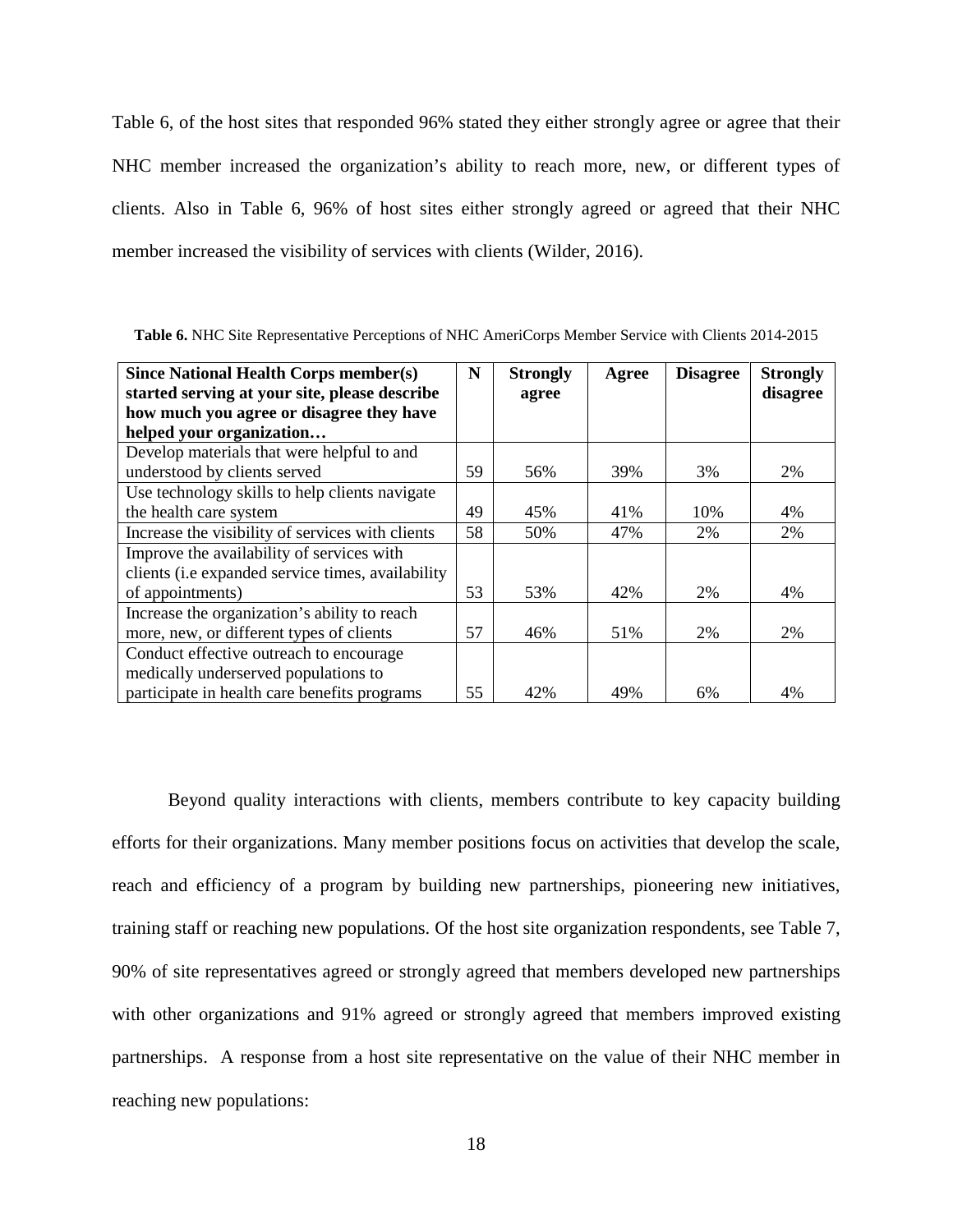*"Our AmeriCorps members created partnerships with other social service providers and created curriculum to present health information to refugees in our community. We would not have been able to serve this demographic without AmeriCorps"* (Wilder, 2016, pg. 74).

In the 2015-2016 service term, NHC members facilitated 5,228 capacity building encounters for their host sites (OnCorps, 2016). These activities range from creating new community health resource guides, orienting, training, and supervising volunteers, increasing contacts and developing new professional relationships. NHC members are encouraged to collaborate with fellow corps members, this often leads to new partnerships between two host site organizations that now cooperate via the NHC member network.

<span id="page-27-1"></span>

| Since National Health Corps member(s) started     | N  | <b>Strongly</b> | Agree | <b>Disagree</b> | <b>Strongly</b> |
|---------------------------------------------------|----|-----------------|-------|-----------------|-----------------|
| serving at your site, please describe how much    |    | agree           |       |                 | disagree        |
| you agree or disagree they have helped your       |    |                 |       |                 |                 |
| organization                                      |    |                 |       |                 |                 |
| Develop new partnerships with other organizations | 57 | 40%             | 49%   | 5%              | 5%              |
| Improve existing partnerships with other          |    |                 |       |                 |                 |
| organizations                                     | 56 | 39%             | 52%   | 4%              | 5%              |
| Increase coordination of services with other      |    |                 |       |                 |                 |
| organizations                                     | 56 | 45%             | 41%   | 9%              | 5%              |
| Increase the visibility of program services with  |    |                 |       |                 |                 |
| other agencies                                    | 56 | 50%             | 38%   | 7%              | 5%              |

**Table 7.** NHC AmeriCorps Member Impact on Work with Partner Organizations 2014-2015

#### <span id="page-27-0"></span>**2.3.3 Health Outcomes within Host Organizations**

Ultimately, NHC may also have a positive influence on their clients' health. Based on preliminary evaluation data collected via client surveys during the 2015-2016 service term, clients have reported positive interactions with members. As shown is Table 8, of clients who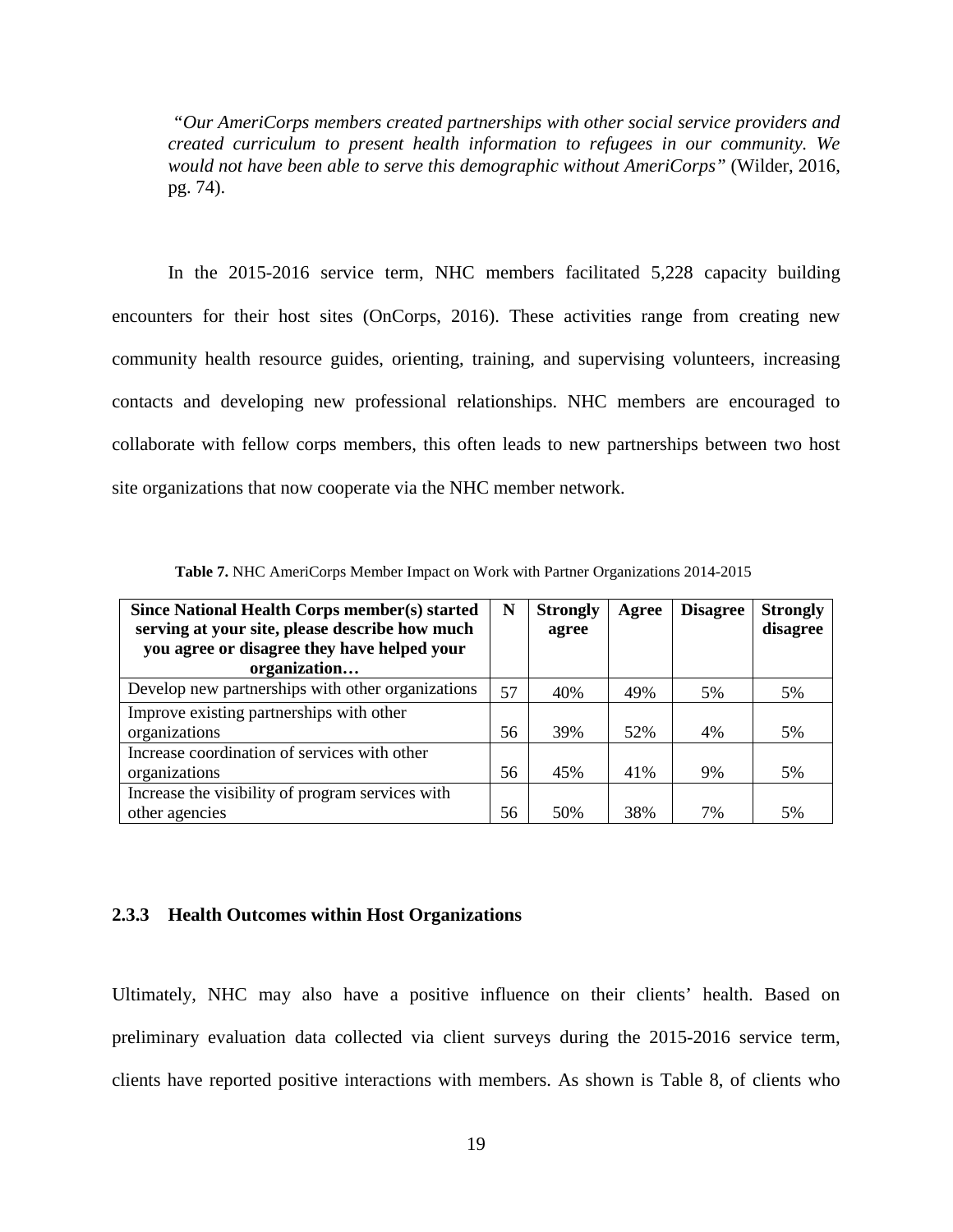interacted with an NHC member, 65% claimed they learned about available the health care services, 24% stated they learned something, but would like to learn more (Wilder, 2016). As more evaluation data is collected, NHC anticipates to learn more about the health behavior implications member interactions may have on clients.

<span id="page-28-0"></span>

| During your visit today, have                        |                | N   | I learned   | I learned     | I did not |
|------------------------------------------------------|----------------|-----|-------------|---------------|-----------|
| you learned:                                         |                |     | what I need | something     | learn     |
|                                                      |                |     | to know     | about this,   | about     |
|                                                      |                |     |             | but would     | this      |
|                                                      |                |     |             | like to learn |           |
|                                                      |                |     |             | more          |           |
| About available health care<br>services?             | 1 service      | 105 | 65%         | 24%           | 11%       |
|                                                      | 2 services     | 49  | 67%         | 29%           | 4%        |
|                                                      | $3 +$ services | 21  | 76%         | 14%           | 10%       |
| How to access health care<br>services?               | 1 service      | 106 | 66%         | 25%           | 9%        |
|                                                      | 2 services     | 49  | 61%         | 35%           | 4%        |
|                                                      | $3 +$ services | 21  | 76%         | 14%           | 10%       |
| How health care services can<br>benefit your health? | 1 service      | 104 | 60%         | 23%           | 17%       |
|                                                      | 2 services     | 48  | 63%         | 31%           | 6%        |
|                                                      | $3 +$ services | 21  | 76%         | 14%           | 10%       |
| About steps to lead a healthy<br>lifestyle?          | 1 service      | 105 | 55%         | 26%           | 19%       |
|                                                      | 2 services     | 48  | 60%         | 31%           | 10%       |
|                                                      | $3 +$ services | 21  | 63%         | 29%           | 10%       |
| About disease prevention and                         | 1 service      | 104 | 54%         | 19%           | 27%       |
| management strategies?                               | 2 services     | 49  | 57%         | 25%           | 18%       |
|                                                      | $3 +$ services | 21  | 68%         | 10%           | 24%       |

**Table 8.** NHC Client Outcomes 2014-2015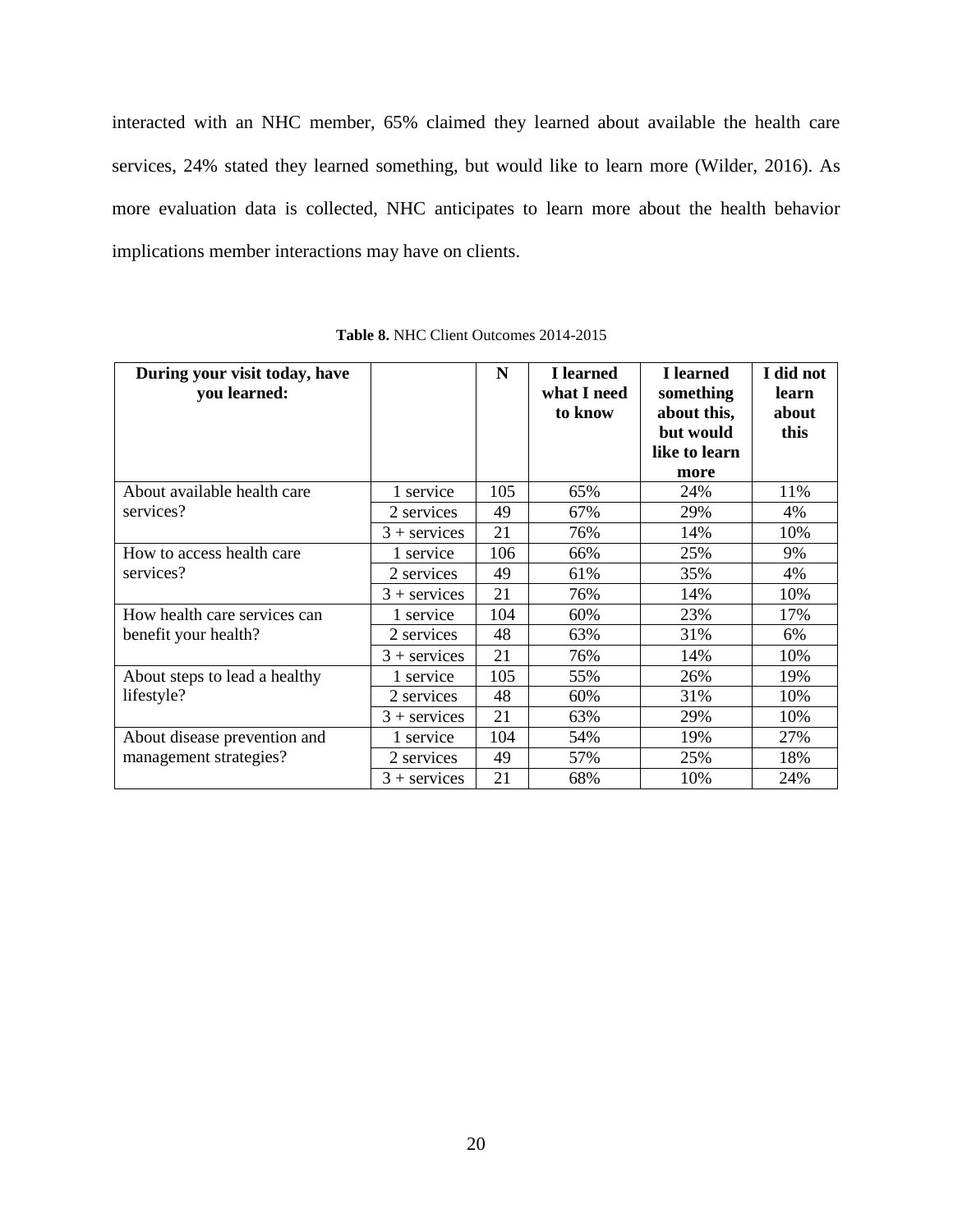#### <span id="page-29-0"></span>**3.0 LIMITATIONS AND BARRIERS**

While the National Health Corps represents the strengths of a successful health-based national service program, it is not without its challenges and barriers. All AmeriCorps grant programs are facilitated through private or public non-profits, faith or community-based organizations, institutions of higher education or government agencies. The variation of these organizational structures creates a magnitude of challenges and bureaucratic complications.

### **3.1 LIMITIATIONS**

#### <span id="page-29-2"></span><span id="page-29-1"></span>**3.1.1 Operational Support**

NHC is funded through its parent organization, the Health Federation of Philadelphia, a nonprofit organization that focuses on improving access and quality of healthcare services in Philadelphia. From the Health Federation, the CNCS grant is divided to its sub-grantees, which are the four NHC operating sites Pittsburgh, Philadelphia, Chicago and Jacksonville. Finding health based organizations that have the organizational capacity to take on the administrative duty of facilitating a service program can be difficult. For example, the Allegheny County Health Department in Pittsburgh has county regulations that make it difficult to directly pay NHC members for travel reimbursement and monthly stipends as they do not fall under typical county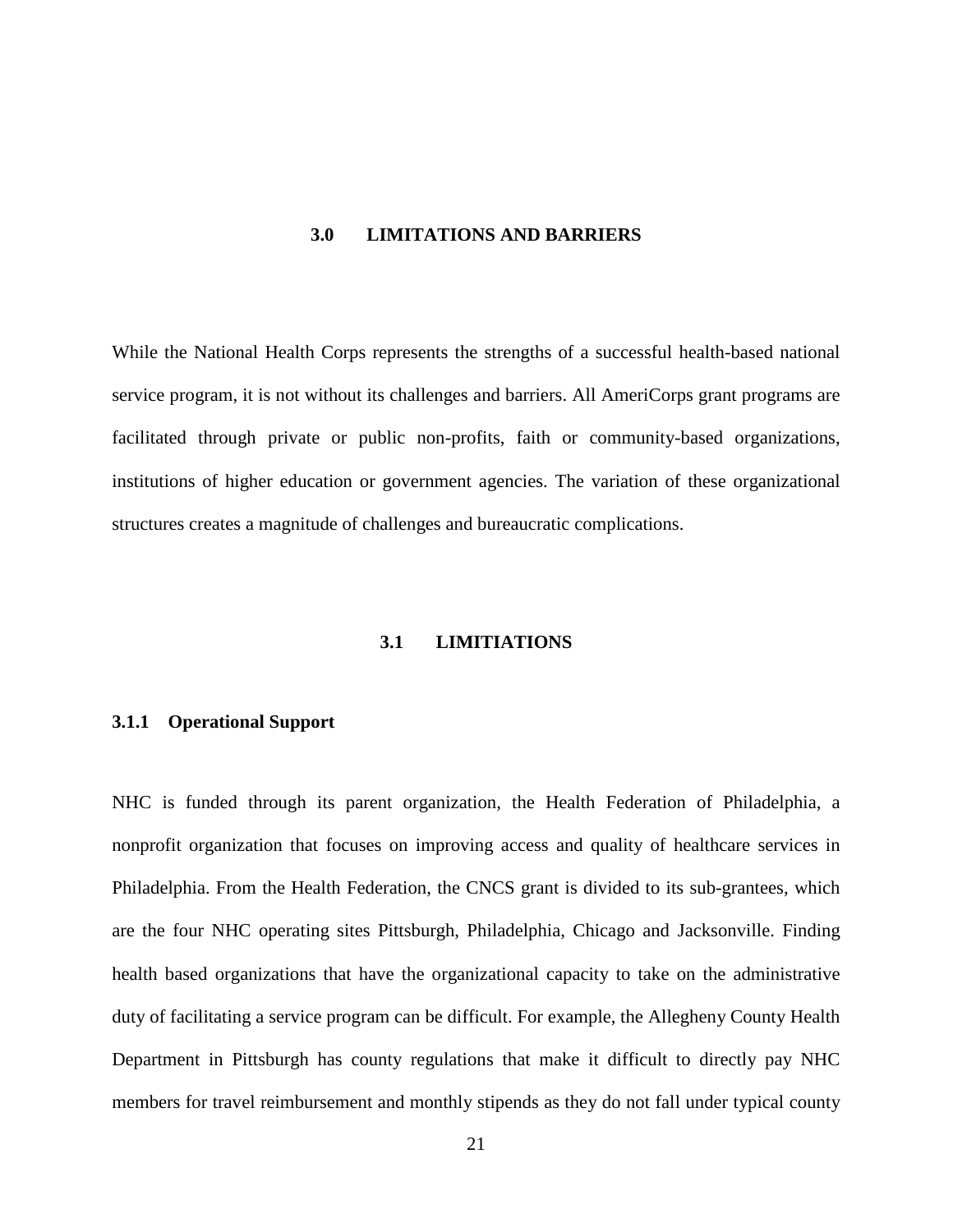employee designations. Therefore they must utilize an outside contracting organization in order to pay the members. These challenges can be managed but it requires willingness and patience from the agency to develop a working relationship with NHC and AmeriCorps.

Non-governmental community-based nonprofits that focus on direct health services are often underfunded and low on resources, this can make it difficult for organizations to commit to the extra administrative burden of a national service program despite the benefits it could bring.

#### <span id="page-30-0"></span>**3.1.2 Qualified Members**

Another challenge to health-based programs that other programs may not encounter is the need for highly skilled and motivated members. NHC and its host sites require trainings and activities that demand a high level of engagement and attention to detail. Members conduct HIV testing and counseling, assist the homeless in resource acquisition and educate substance users on how to administer overdose reversal drugs, to name a few. Thus, NHC requires that members have either completed or are in the process of completing an undergraduate degree, have shown a dedication to service and have experience working or serving in a health setting. These requirements differ from other programs, and therefore, NHC does not typically have members under twenty-two years old. Furthermore, almost all members have some prior knowledge of health or public health before beginning their service. This presents a slight challenge since it narrows the pool of qualified candidates, however, it has not slowed down the recruitment process. Each NHC program has a competitive application selection process where many more applicants apply than are selected. NHC receives a large number of applicants who are interested in attending medical school, a physician assistant program, nursing school, social work or a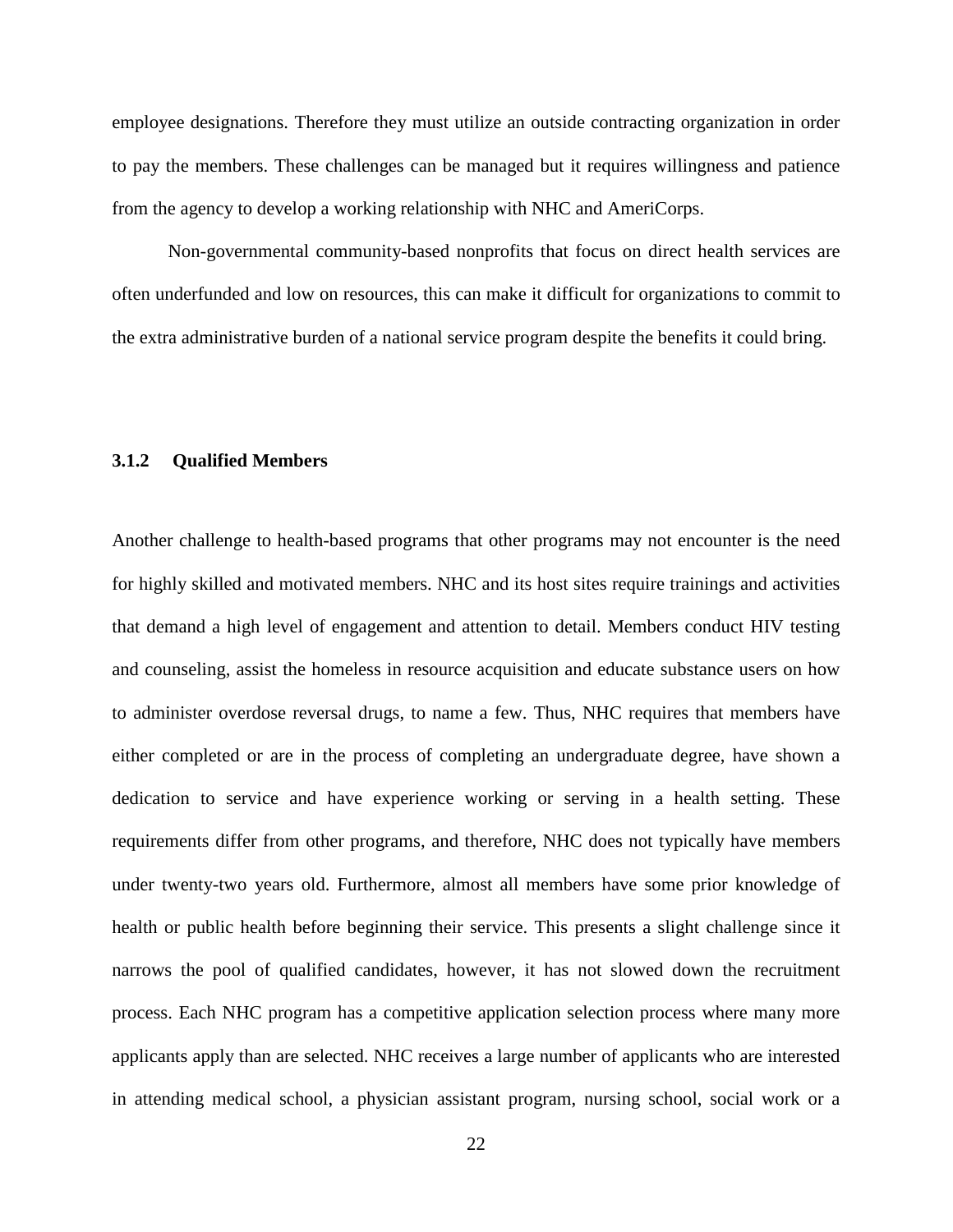<span id="page-31-0"></span>master's in public health, but want to spend a gap year serving and learning more about the field before entering into an academic program.

#### **3.2 BARRIERS**

#### <span id="page-31-1"></span>**3.2.1 Prohibited Activities**

The main threat to health focused AmeriCorps service programs comes from conflict between the nature of certain health services and prohibited activities. AmeriCorps does not allow members to accrue service hours while performing activities that are deemed political or religious in nature. Examples of prohibited activities consist of: attempting to influence legislation, participating in protests, unions or partisan political activities and conducting voting drives (See Appendix B for a complete list of prohibited activities.) These boundaries are set to avoid any partisan politicization of AmeriCorps (AmeriCorps Provisions, 2012).

Most of the prohibited activities do not affect the service work of members in the health services field. However, there have been issues with health programs and the interpretation of the prohibited activity described as "providing abortion services or referrals for receipt of such services." Abortion referrals, counseling, and services are offered at health services organizations and clinics that host AmeriCorps members. This can create situations where members must choose between providing quality and compassionate service to their clients and upholding AmeriCorps policy.

In June 2016, Community Health Corps (CHC), an AmeriCorps grant program, was defunded after an investigation by CNCS's Inspector General confirmed that a small number of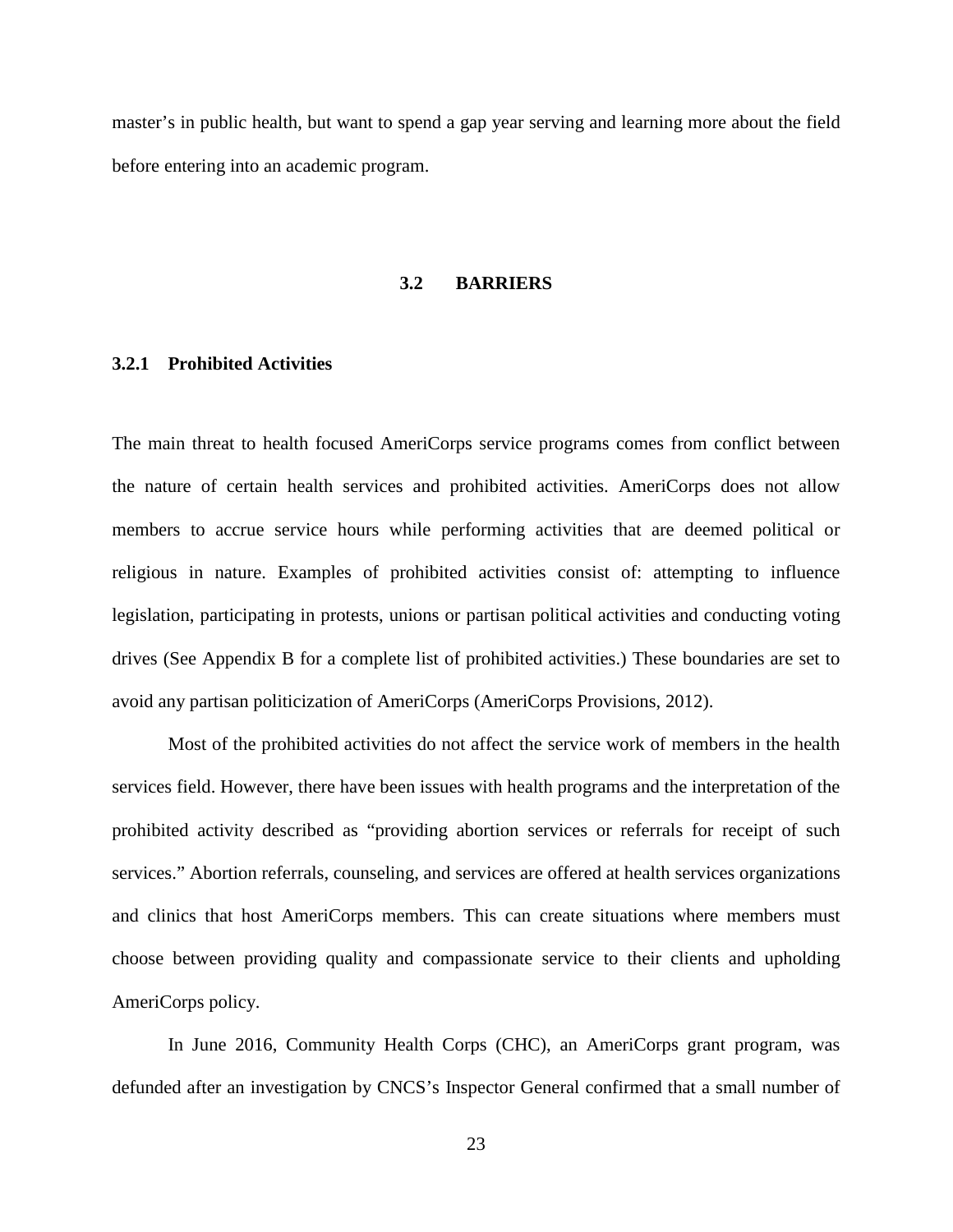AmeriCorps members performed abortion doula services while logging AmeriCorps hours. Abortion doulas provide support to women during the process of getting an abortion, which usually includes holding the patient's hand and being a supportive presence in the room during the procedure with a physician. CHC, operated by the National Association of Community Health Centers, Inc. (NACHC), is the largest health-focused AmeriCorps program in the country. Each year 500 CHC members serve in over 38 sub-grantee health centers reaching more than 240,000 underserved clients (NACHC, 2016). After notice of the possible rule infraction, CHC made contractual and language changes to prevent future misunderstandings of prohibited activities. However, CNCS decided not to renew their grant and suspend the current service term. Between 2013 and 2015, CNCS granted NACHC over 18 million dollars and 1,500 member slots (CNCS, 2013; CNCS, 2014; CNCS 2015). Adjusting for the loss of this program, the total CNCS budget from healthy futures dropped dramatically. With six million less dollars spent this year, healthy futures drops to only 5% of the total State and National Program spending (CNCS, 2015). While it is likely that CNCS is looking to replace CHC with other health-related programs, another program of its size and reach does not currently exist to facilitate such a program.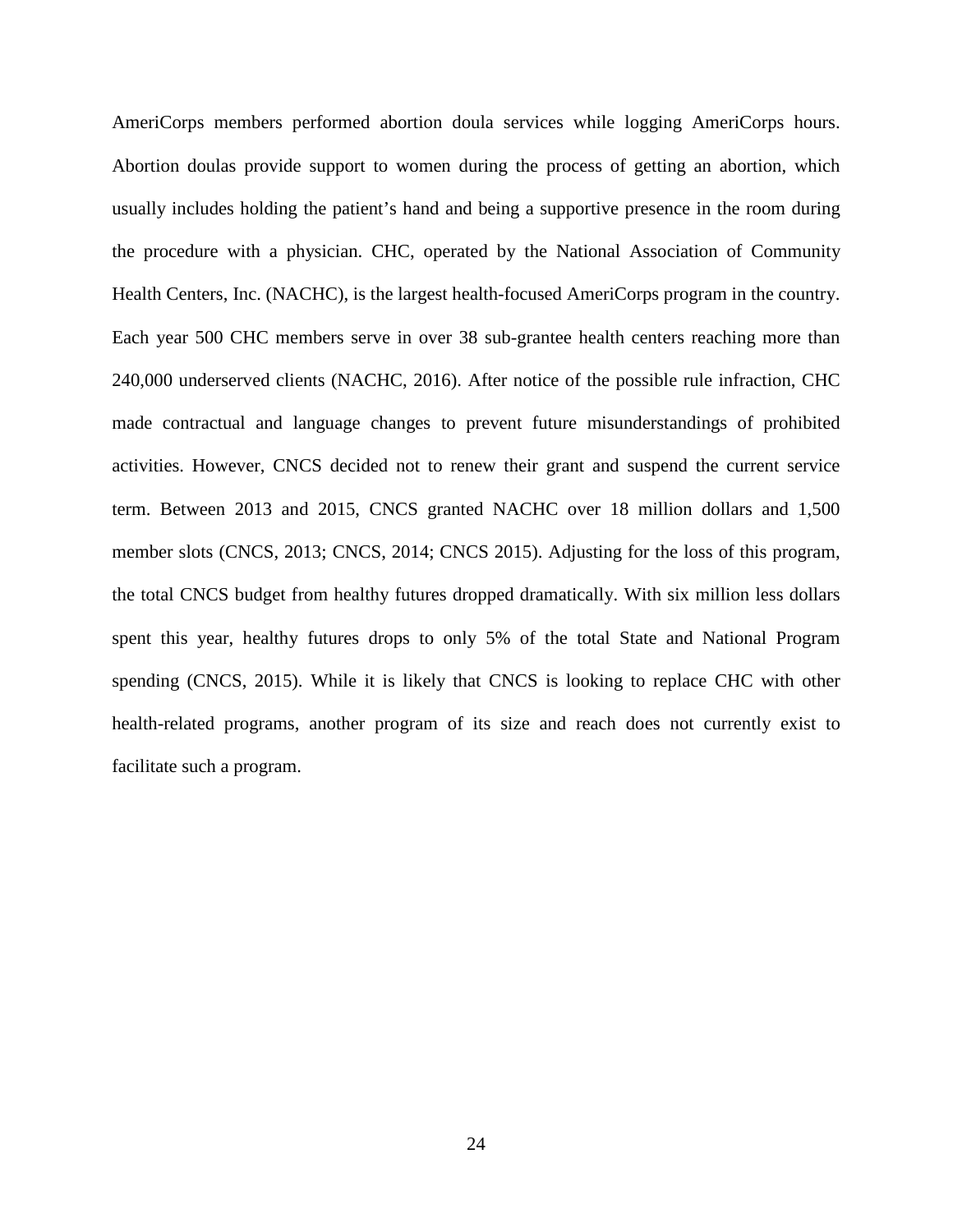#### **4.0 CONCLUSION**

#### <span id="page-33-1"></span><span id="page-33-0"></span>**4.1.1 Opportunity within AmeriCorps Healthy Futures**

One of the benefits of AmeriCorps programing is that it is flexible and adaptable. Each year, programs can be altered to focus on different topics or populations without moving or changing the structure of the program. If for example, CNCS deems a new importance on the emergence of infectious disease in a region, current healthy futures AmeriCorps programs in that area can seek host site organizations that have a need for a member to support infectious disease programming.

The malleability of these programs allows the opportunity for CNCS to be on the front line of emerging health crises and promote programs that place members in roles to combat these issues before they worsen. The chance to anticipate health needs and address them with AmeriCorps funded programs can be seen with the current opioid epidemic. Since 1999, the rate of opioid deaths has quadrupled. More people died from drug overdoses in 2014 than in any year on record, with 60% of those deaths involving an opioid (Secretary H.O., 2016). In response, the government is calling for an increase in spending and focus on the crisis. The President requested \$1.1 billion in new mandatory and discretionary investments during the 2017 and 2018 fiscal years to expand access to treatment, and prevent opioid misuse and abuse (U.S HHS, 2016). CNCS also responded to the crisis, the most recent AmeriCorps call for grants included opioids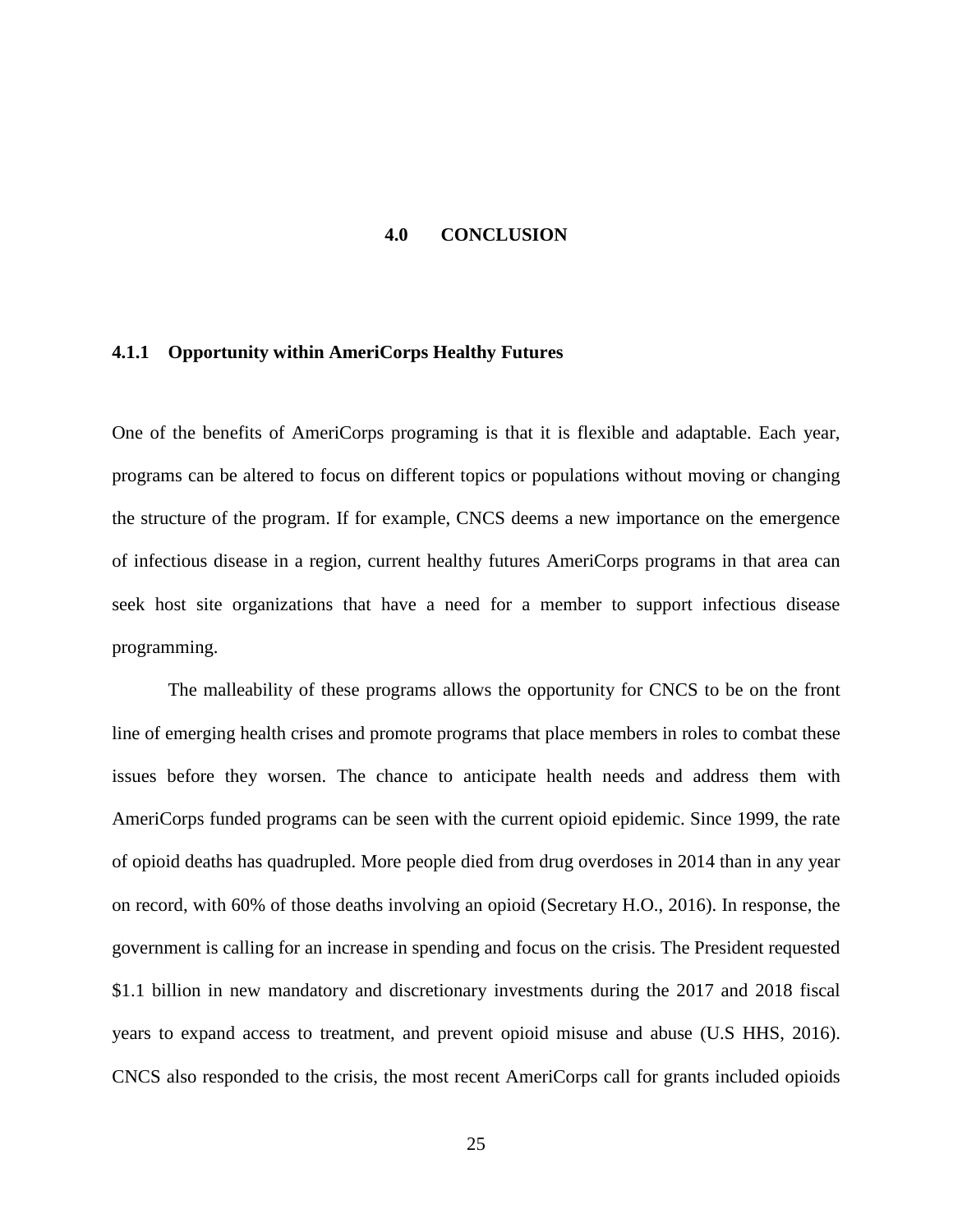in their priority funding category, calling for programs that prioritize the investment of national service resources working to reduce and/or prevent prescription drug and opioid abuse. It is unclear whether this appeal comes from CNCS directly or is dictated through Congress. If not dictated through Congress, CNCS can look to address new priorities more swiftly than congressional action and therefore could've addressed the opioid epidemic years earlier when the epidemic began to emerge on the national health stage. However, funding priorities need to be broader as the prevalence of this epidemic is still quite low compared to some major public health issues.

#### <span id="page-34-0"></span>**4.1.2 Recommendations**

With a rapidly changing political landscape, the future of federal spending on public health is unclear. National service programs such as AmeriCorps have traditionally held bipartisan support. This gives CNCS a unique opportunity to play a larger role in ensuring that vulnerable and underserved communities provided with adequate services. Healthy futures programs provide this channel. Healthy futures programs, such as National Health Corps, have shown that they have the benefits and longevity to provide a universally beneficial relationship to community organizations, members and clients. CNCS should promote healthy futures programs moving forward by creating incentives for health programs to apply for funding, better advertise that healthy futures is a top CNCS priority and persuade members of Congress to continue to support national service programs, especially those geared towards public health and healthcare.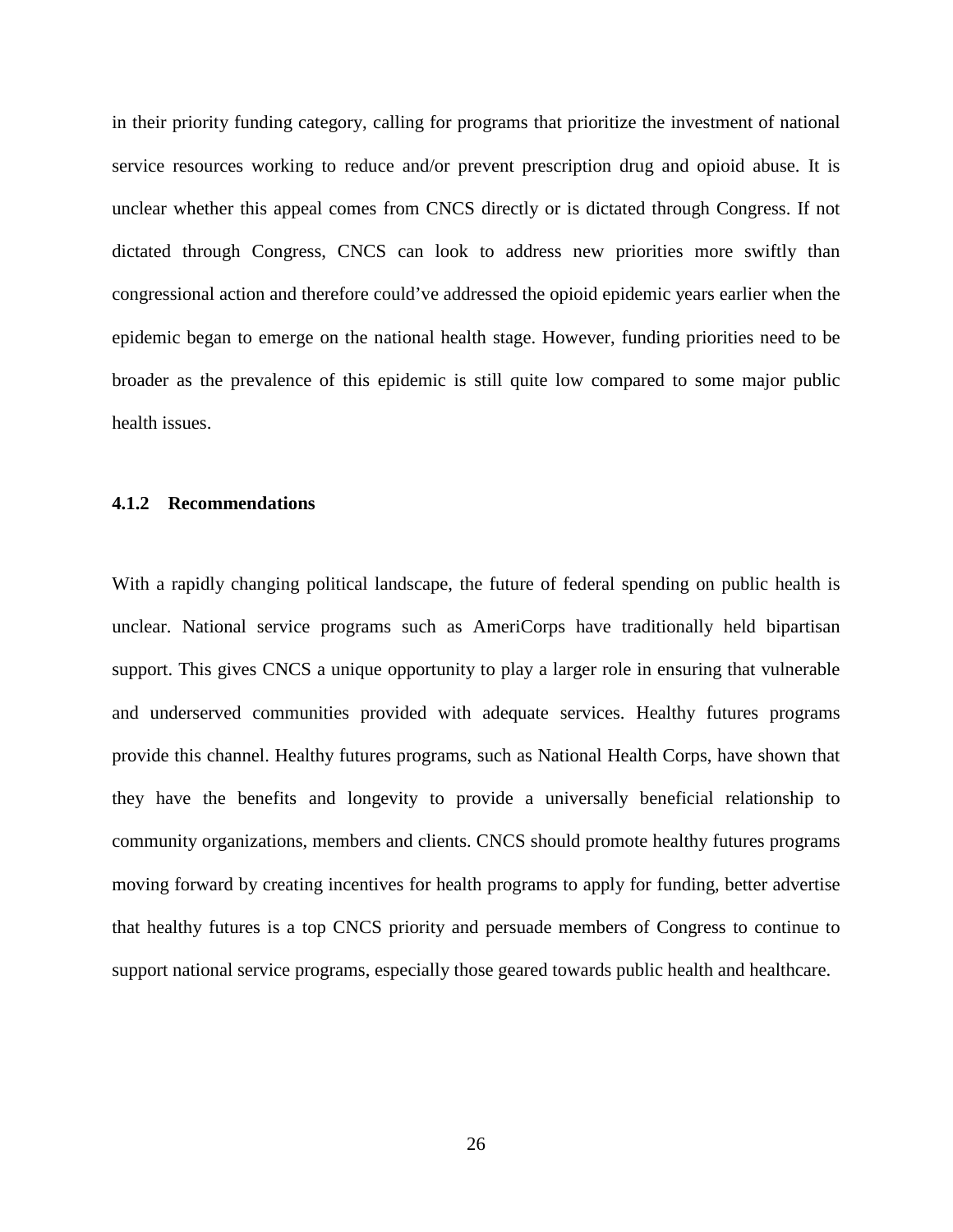# <span id="page-35-0"></span>**APPENDIX A: NATIONAL HEALTH CORPS LOGIC MODEL**

The National Health Corps logic model by program staff in 2015 (NHC, 2015).

Inputs National Health Corps will use the following resources to provide the activities listed below: funding, Subgrantee/Operating<br>sites (Chicago, Philadelphia, Pittsburgh, North Florida), member committees, training curr **National Health Corps Theory of Change 4.7.15** National Health Corps staff, and external evaluator **Intermediate Outcomes Long-Term Outcomes Outputs Short-Term Outcomes Activities** Members: Members: The program trains and supports • # of hours of training • Demonstrate a basic understanding of Members: • Apply their improved understanding of National Health Corps members prior<br>and during service to foster emerging received public health principles, health disparities. • Volunteer or provide public health principles, health disparities, . # of host site placements and determinants of health community leadership in and determinants of health and their leaders' skills related to professional (hands on experiences) underserved communities Increase knowledge of the variety of health increased knowledge of health related<br>careers and public health interventions to development, commitment to health-# of types of reflection related careers and public health . Enroll in health related related careers, reducing health opportunities interventions such as primary care, medical education with a focus on their position disparities, and ethic of service through homes, and health advocacy health disparities Demonstrate strong professional and Training  $\bullet$ • Currently work in a job with<br>a focus on health leadership skills ۿ Hands on experience Members increase their Effectively use position specific skills to Opportunity for reflection  $\bullet$ disparities • Professional and leadership skills advance efforts to improve health outcomes<br>in underserved communities These activities are provided through · Position specific skills and expertise to • Encourage others to š pre-service orientations, member consider volunteering in work with individuals at their site meetings/trainings, host site trainings AmeriCorps or similar retreats/conferences, shadowing, and service Members develop relationships with host training by external organizations sites and become familiar with the health Members increase ability to help services system and the communtiy services organizations build their capacity to improve available to the clients they work with health outcomes in underserved communities Members provide capacity building . # of positions members serve In an effort to improve health at host sites services to host sites and partnering outcomes in underserved organizations that aim to improve # of non-member volunteers Host sites and partnering organizations: nstitutional & Systems<br>ange (Capacity Buildin communities, organizations: • Increase partnerships and coordination of services & response across organizations • Increase visibility, accessibility, and availability of services health outcomes in underserved recruited and/or managed (hours served, positions filled, · Improve organizational communities by: efficiencies • Recruiting, training, and managing demographics) · Increase use of non-member volunteers • Improve reach of services non-member volunteers . # of staff trained (by

• Developing and implementing direct · Improve quality of services training/education topic) Staff and volunteers at host sites and Staff and volunteers at host sites and · Develop sustainability # of agencies partnered with service programming partnering organizations increase knowledge partnering organizations increase use activities to maintain · Building partnerships . # of agencies where other of programming options and health topics to<br>help improve health outcomes in underserved of available services, resources services • Providing training and outreach to<br>build awareness of host site's capacity building activities referrals, and educational materials Maintain engagement with occurred communities non-member volunteers services Individuals who receive services from National Individuals who receive services from Members provide services to individuals **Health Corps members are better informed** National Health Corps members: # of new and repeat clients in underserved communities including: receiving services by about · Increase use of preventative, By seeking preventive and Change • Health screening and testing members (by type of service • Available health related services primary, and specialty health care primary care and managing • How to access health related services • Health education and age)<br># of new and repeat clients to services chronic diseases, individuals Reduce barriers to accessing health è • Education about health insurance, • How health related services can benefit their who receive services from **National Health Corps** health benefits, and health care access whom information on health health services insurance, health care access · Increase use of disease prevention . Steps to lead a healthy life • Health insurance screening and members improve their and health benefits programs · Disease prevention and management and management strategies health enrollment · Lead a healthier lifestyle • PMAP enrollment and maintenance is delivered (by type of service P and age) • Patient navigation services **Ultimate Community Impact** · Social service navigation (i.e. connections with public benefits,

nutrition and fitness programs, energy assistance) Referrals

Improve health outcomes in underserved communities throughout Philadelphia, Pittsburgh, Chicago, and North Florida

#### 27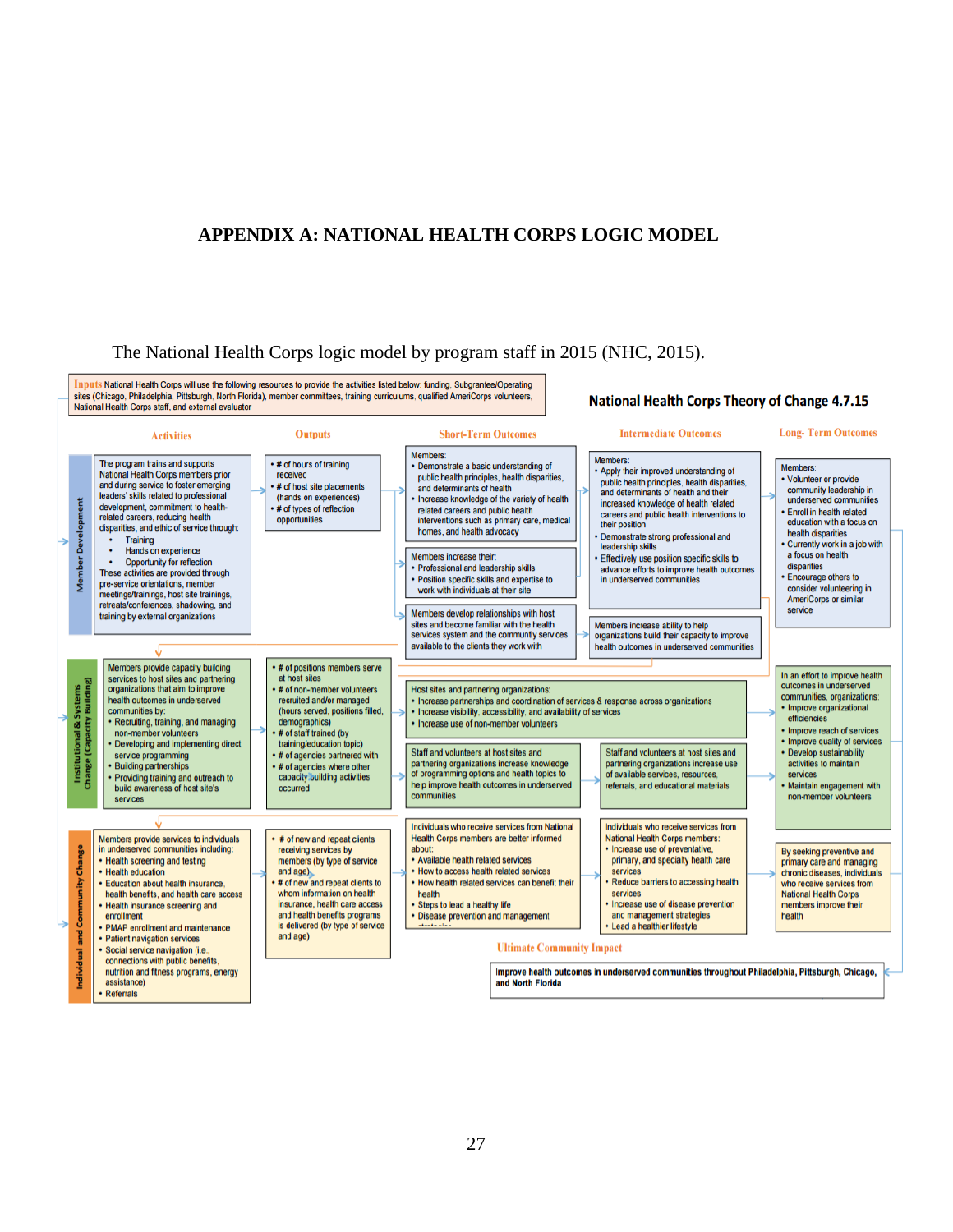#### <span id="page-36-0"></span>**APPENDIX B: AMERICORPS PROHIBITED ACTIVITIES**

The following are the provisions required by AmeriCorps members:

"While charging time to the AmeriCorps program, accumulating service or training hours, or otherwise performing activities supported by the AmeriCorps program or CNCS, staff and members may not engage in the following activities:

- a. Attempting to influence legislation;
- b. Organizing or engaging in protests, petitions, boycotts, or strikes;
- c. Assisting, promoting, or deterring union organizing;
- d. Impairing existing contracts for services or collective bargaining agreements;

e. Engaging in partisan political activities, or other activities designed to influence the outcome of an election to any public office;

f. Participating in, or endorsing, events or activities that are likely to include advocacy for or against political parties, political platforms, political candidates, proposed legislation, or elected officials;

g. Engaging in religious instruction, conducting worship services, providing instruction as part of a program that includes mandatory religious instruction or worship, constructing or operating facilities devoted to religious instruction or worship, maintaining facilities primarily or inherently devoted to religious instruction or worship, or engaging in any form of religious proselytization;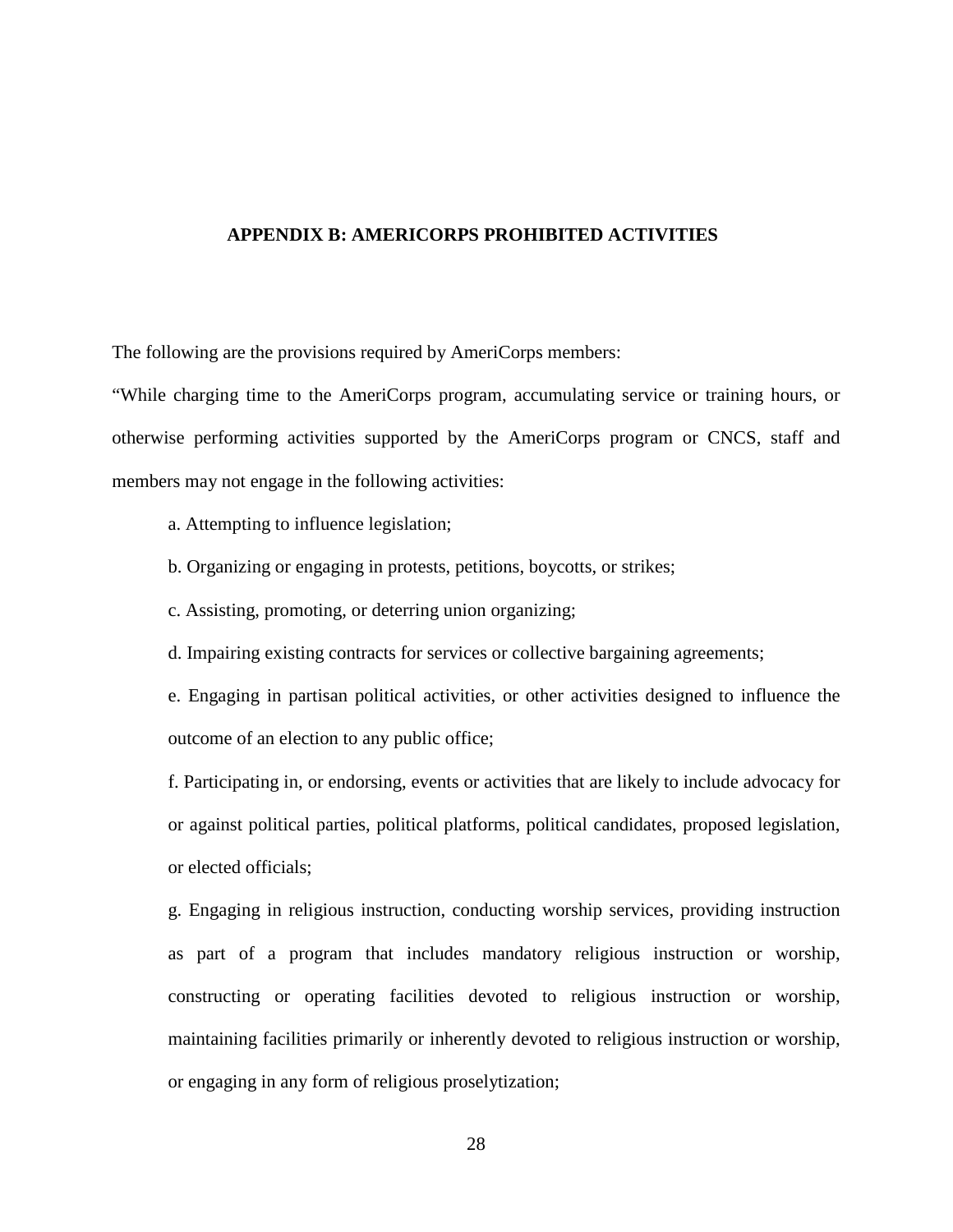#### h. Providing a direct benefit to—

i. A business organized for profit;

ii. A labor union;

iii. A partisan political organization;

iv. A nonprofit organization that fails to comply with the restrictions contained in section  $501(c)(3)$  of the Internal Revenue Code of 1986 related to engaging in political activities or substantial amount of lobbying except that nothing in these 9 provisions shall be construed to prevent participants from engaging in advocacy activities undertaken at their own initiative; and

v. An organization engaged in the religious activities described in paragraph 3. g. above, unless CNCS assistance is not used to support those religious activities;

i. Conducting a voter registration drive or using CNCS funds to conduct a voter registration drive;

j. Providing abortion services or referrals for receipt of such services; and

k. Such other activities as CNCS may prohibit.

AmeriCorps members may not engage in the above activities directly or indirectly by recruiting, training, or managing others for the primary purpose of engaging in one of the activities listed above. Individuals may exercise their rights as private citizens and may participate in the activities listed above on their initiative, on non-AmeriCorps time, and using non- CNCS funds. Individuals should not wear the AmeriCorps logo while doing so" (AmeriCorps Provisions, 2012).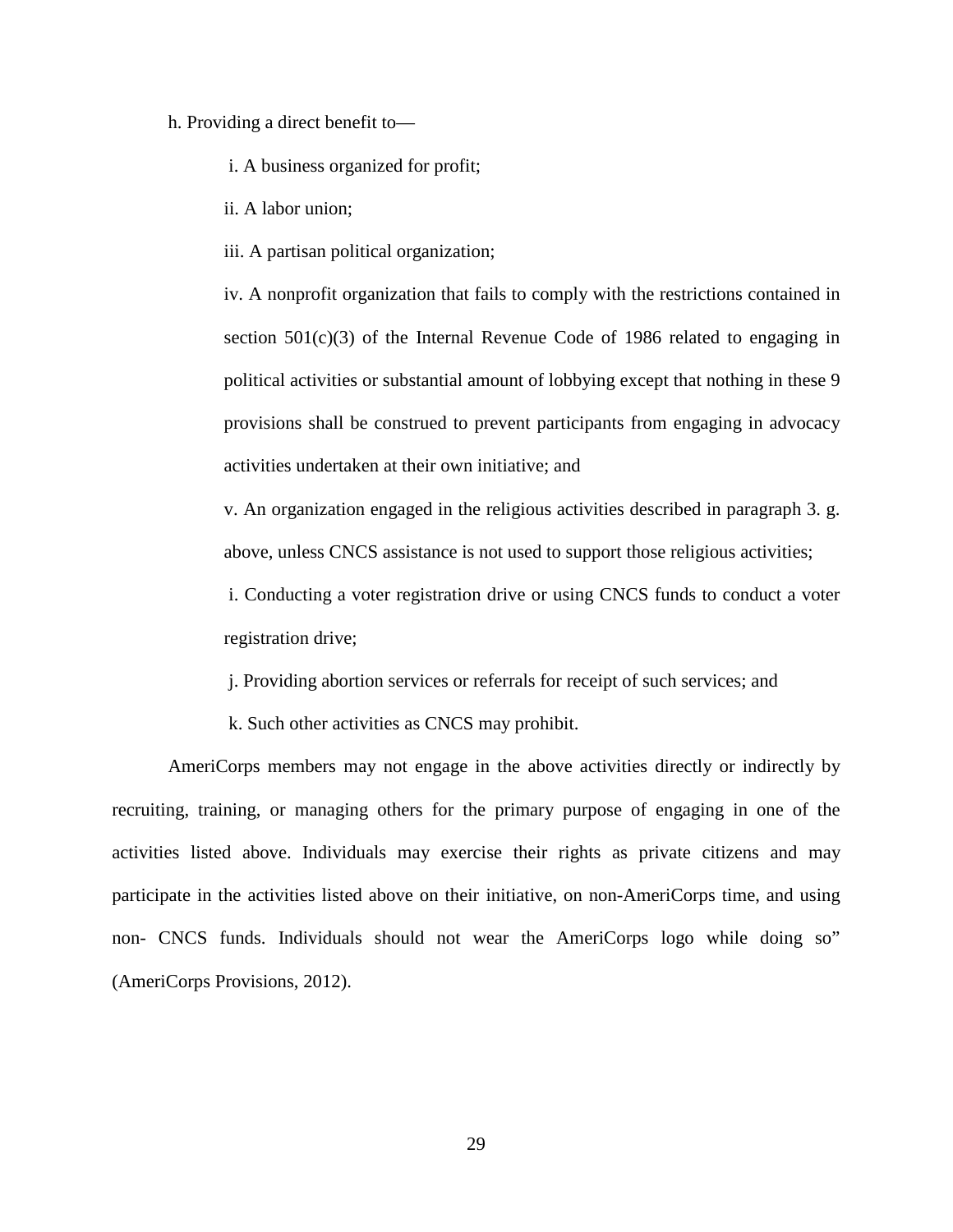# **BIBLIOGRAPHY**

- <span id="page-38-0"></span>About Corporation for National and Community Service (CNCS). (n.d.). Retrieved September 15, 2016, from<http://www.nationalservice.gov/about/>
- AIDS United About. (n.d.). Retrieved Ocotber 06, 2016, from <http://www.aidsunited.org/About.aspx>
- Allegheny County Health Department. (2015) *Plan for a Healthier Allegheny.* Retrieved from Allegheny County Health Department: [http://www.achd.net/pha/PHA\\_rev052915.pdf](http://www.achd.net/pha/PHA_rev052915.pdf)
- AmeriCorps NCCC Corporation for National and Community Service. (n.d.). Retrieved September 15, 2016, from <http://www.nationalservice.gov/programs/americorps/americorps-nccc>
- AmeriCorps Provisions (2012) IV.D.3. Retrieved September 12, 2016, from <https://egrants.cns.gov/provisions/ACProvisions2012.pdf>
- AmeriCorps State and National Grants FY 2016. (n.d.). Retrieved September 12, 2016, from [http://www.nationalservice.gov/build-your-capacity/grants/funding](http://www.nationalservice.gov/build-your-capacity/grants/funding-opportunities/2016/americorps-state-and-national-grants-fy-2016)[opportunities/2016/americorps-state-and-national-grants-fy-2016](http://www.nationalservice.gov/build-your-capacity/grants/funding-opportunities/2016/americorps-state-and-national-grants-fy-2016)
- Corporation for National and Community Service. (2014, May 7). *2014 AmeriCorps Grantee List* [Press release]. Retrieved August 28, 2016, from <http://www.nationalservice.gov/newsroom/press-releases/2014-americorps-grantee-list>
- Corporation for National and Community Service. (2015, June 18). *2015 AmeriCorps Competitive Grantees* [Press release]. Retrieved August 28, 2016, from <http://www.nationalservice.gov/node/30740>
- Corporation for National and Community Service. (2016, April 25). *CNCS Statement on Recent OIG Investigation* [Press release]. Retrieved September 10, 2016, from [http://www.nationalservice.gov/newsroom/official-statements/2016/cncs-statement](http://www.nationalservice.gov/newsroom/official-statements/2016/cncs-statement-recent-oig-investigation)[recent-oig-investigation](http://www.nationalservice.gov/newsroom/official-statements/2016/cncs-statement-recent-oig-investigation)
- Focus Areas Corporation for National and Community Service. (n.d.). Retrieved November 15, 2016, from<http://www.nationalservice.gov/focus-areas>